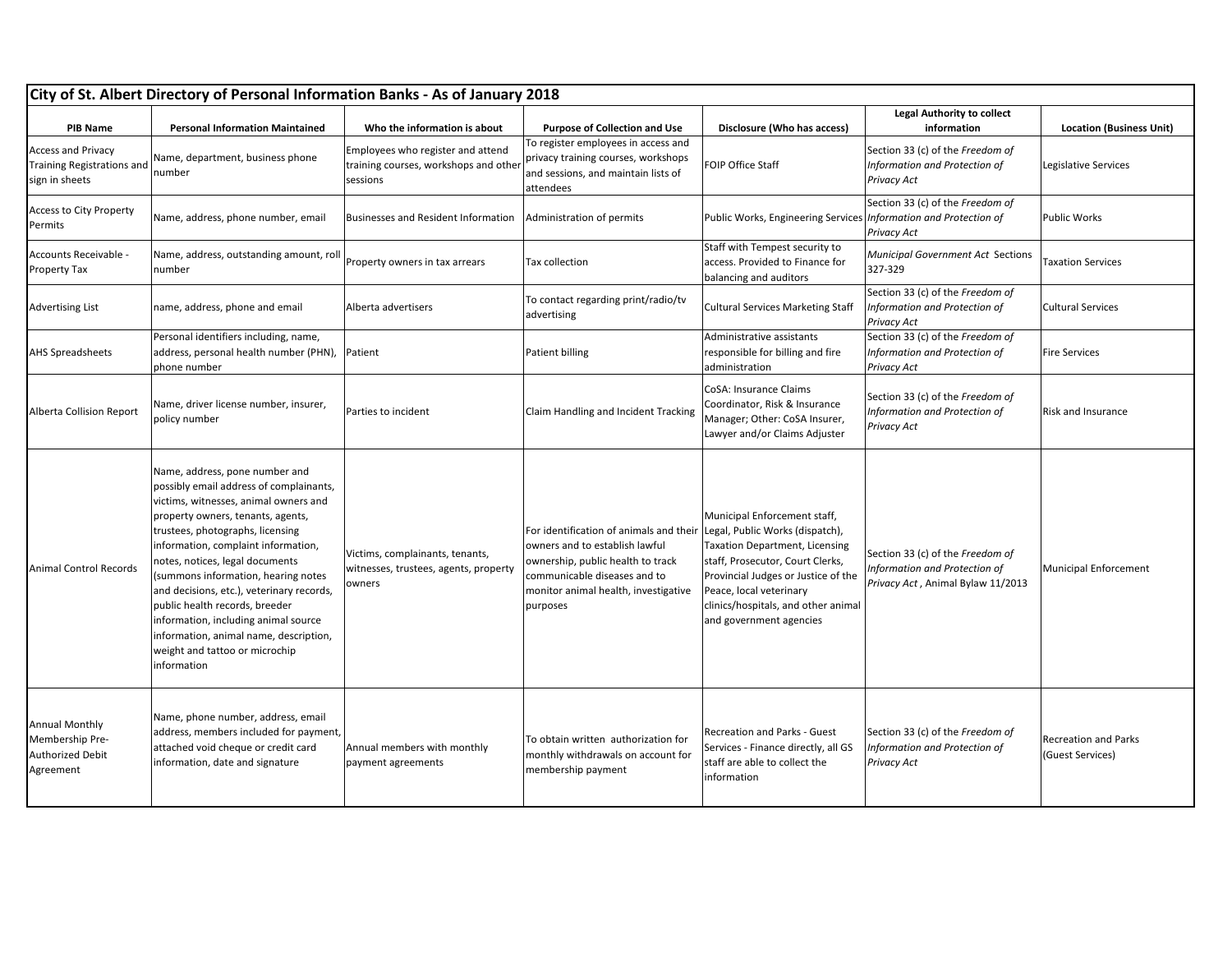|                                                                                                                                                                                                                                                                   |                                                                                                                                                                                                                |                                                                  |                                                                                                                                |                                                                                                               | <b>Legal Authority to collect</b>                                                                                             |                                 |
|-------------------------------------------------------------------------------------------------------------------------------------------------------------------------------------------------------------------------------------------------------------------|----------------------------------------------------------------------------------------------------------------------------------------------------------------------------------------------------------------|------------------------------------------------------------------|--------------------------------------------------------------------------------------------------------------------------------|---------------------------------------------------------------------------------------------------------------|-------------------------------------------------------------------------------------------------------------------------------|---------------------------------|
| <b>PIB Name</b>                                                                                                                                                                                                                                                   | <b>Personal Information Maintained</b>                                                                                                                                                                         | Who the information is about                                     | <b>Purpose of Collection and Use</b>                                                                                           | Disclosure (Who has access)                                                                                   | information                                                                                                                   | <b>Location (Business Unit)</b> |
| <b>Application for Alarm</b><br>Permit                                                                                                                                                                                                                            | Alarm address, Name, Date of Birth,<br>Driver's License, Home Phone, Work<br>Phone, Cell Phone, email. If non-for-<br>profit, President, Vice-President,<br>Secretary and Treasurer names and<br>phone numbers | Property owner, business owner that<br>have alarm system permits | Billing purposes for contact<br>information and investigation with<br>possible charges under the bylaw.<br>False alarm charges | Municipal Enforcement Staff,<br><b>Information Technology Staff, Fire</b><br><b>Services</b>                  | Section 33 (c) of the Freedom of<br>Information and Protection of<br>Privacy Act, Alarm Systems Bylaw<br>25/2002              | <b>Municipal Enforcement</b>    |
| Application for<br><b>Development Appeal</b>                                                                                                                                                                                                                      | Name, Address, Telephone Numbers,<br>Fax Number                                                                                                                                                                | Development Appeal Appellants                                    | To process Development Appeals                                                                                                 | Legislative Services Staff, Planning<br><b>Staff</b>                                                          | Section 33 (c) of the Freedom of<br>Information and Protection of<br>Privacy Act                                              | Legislative Services            |
| Application for<br><b>Subdivision Appeal</b>                                                                                                                                                                                                                      | Name, Address, Telephone Numbers,<br>Fax Number                                                                                                                                                                | <b>Subdivision Appeal Appellants</b>                             | To process Subdivision Appeals                                                                                                 | Legislative Services Staff, Planning<br>Staff                                                                 | Section 33 (c) of the Freedom of<br>Information and Protection of<br>Privacy Act                                              | Legislative Services            |
| Applications (Compliance<br>Certificate, New Area<br>Structure Plan,<br>Condominium<br>Conversion, Land Use<br><b>Bylaw Amendment,</b><br><b>Statutory Plan</b><br>Amendment, Subdivision,<br><b>Wireless Facility Siting,</b><br><b>Subdivision Endorsement)</b> | Name, address, email, phone number,<br>signature                                                                                                                                                               | Applicant                                                        | Applications for changes to land or<br>building.                                                                               | Planning and Development staff                                                                                | Section 33 (c) of the Freedom of<br>Information and Protection of<br>Privacy Act. Municipal Government<br>Act. Land Use Bylaw | Planning and Development        |
| <b>Applications for Civic</b><br>Agencies                                                                                                                                                                                                                         | Name, address, telephone numbers,<br>email addresses, occupation, work<br>experience, volunteer activities                                                                                                     | Civic Agency applicants                                          | For recruitment to various Board and<br>Committee positions                                                                    | Legislative Services Staff                                                                                    | Section 33 (c) of the Freedom of<br>Information and Protection of<br>Privacy Act                                              | Legislative Services            |
| Arbor Day registration                                                                                                                                                                                                                                            | Teacher names, photo release forms                                                                                                                                                                             | Teachers and students attending<br>event                         | Scheduling, photo release for one<br>class/year                                                                                | <b>Environment, Communications</b><br>Staff                                                                   | Section 33 (c) of the Freedom of<br>Information and Protection of<br><b>Privacy Act</b>                                       | <b>Environment Services</b>     |
| <b>Assessment Complaints</b><br><b>Agent Authorization</b>                                                                                                                                                                                                        | Assessed Person's Name, Agent's Name,<br>Address, Telephone Number, Fax<br>Number, Email                                                                                                                       | Assessed Person and Assessed<br>Person's Agent                   | To authorize an agent to act on<br>behalf of the Assessed person                                                               | Legislative Services staff,<br>Assessment staff                                                               | Section 33 (c) of the Freedom of<br>Information and Protection of<br><b>Privacy Act</b>                                       | Legislative Services            |
| Assessment Review Board<br>Complaints                                                                                                                                                                                                                             | Complainant's Name, Address,<br>Telephone Number, Fax Number, Email<br>address                                                                                                                                 | Complainants in Assessment Review<br>Process                     | To process ARB complaints                                                                                                      | Legislative Services staff,<br>Assessment staff                                                               | Section 33 (c) of the Freedom of<br>Information and Protection of<br>Privacy Act, MGA Section 40                              | Legislative Services            |
| <b>Assessment Roll</b>                                                                                                                                                                                                                                            | Property owner name, personal mailing<br>address, declared school support                                                                                                                                      | Property owners                                                  | General public viewing as per<br>legislated requirement                                                                        | General public, for viewing within<br>the Assessment Office only, during 303-304, 307<br>normal working hours | Municipal Government Act Sections                                                                                             | <b>Assessment Services</b>      |
| <b>Bad Cheque List</b>                                                                                                                                                                                                                                            | Contains name, address, email address,<br>phone number of client who has had<br><b>NSF</b>                                                                                                                     | Individuals, groups who default on<br>outstanding payments       | Checking on payments and payment<br>status                                                                                     | As collected under other PIBs                                                                                 | Section 33 (c) of the Freedom of<br>Information and Protection of<br>Privacy Act                                              | Recreation and Parks & Finance  |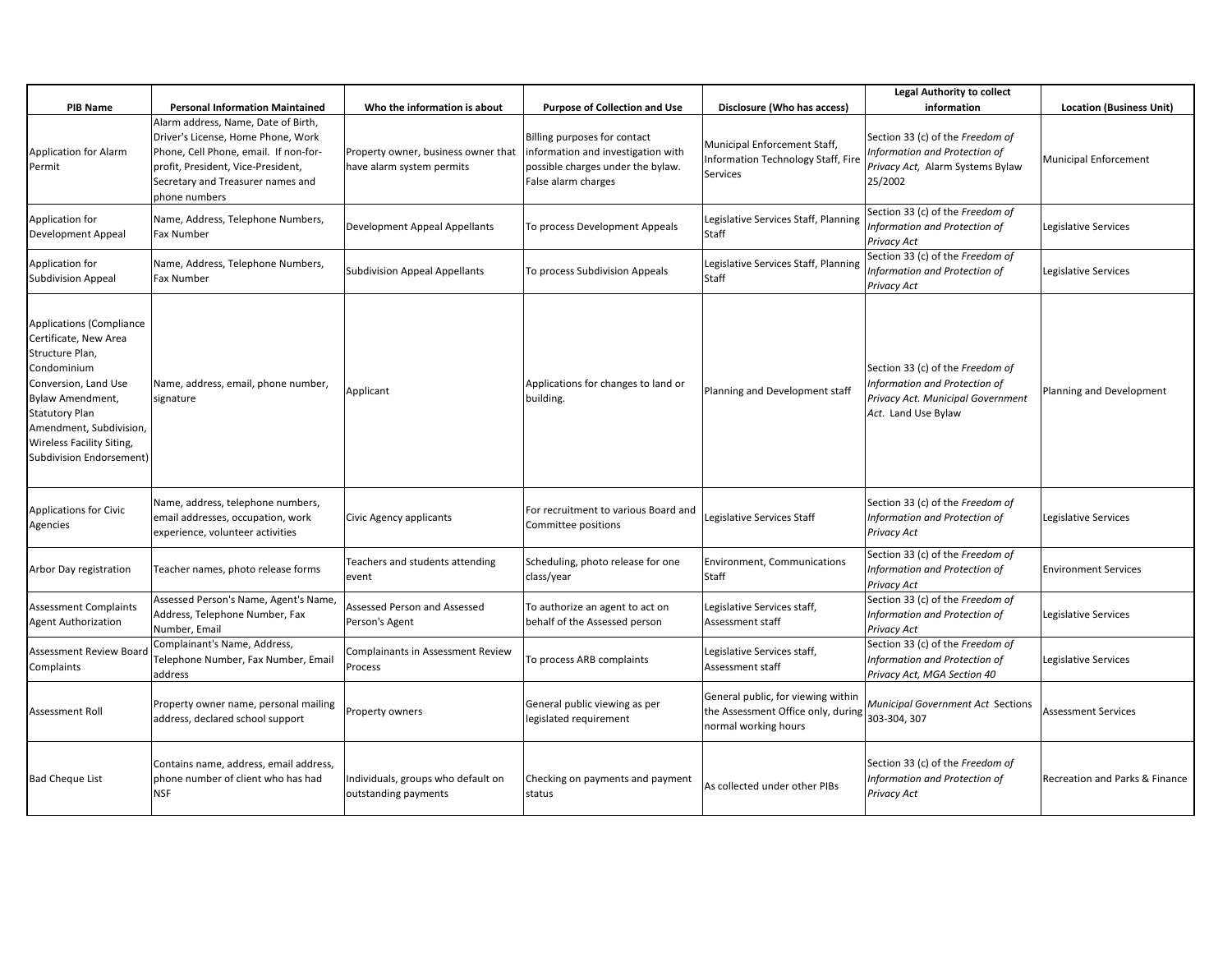|                                                                                                      |                                                                                                                                                                                              |                                                        |                                                                                                        |                                                                                                                               | <b>Legal Authority to collect</b>                                                                                               |                                              |
|------------------------------------------------------------------------------------------------------|----------------------------------------------------------------------------------------------------------------------------------------------------------------------------------------------|--------------------------------------------------------|--------------------------------------------------------------------------------------------------------|-------------------------------------------------------------------------------------------------------------------------------|---------------------------------------------------------------------------------------------------------------------------------|----------------------------------------------|
| <b>PIB Name</b>                                                                                      | <b>Personal Information Maintained</b>                                                                                                                                                       | Who the information is about                           | <b>Purpose of Collection and Use</b>                                                                   | Disclosure (Who has access)                                                                                                   | information                                                                                                                     | <b>Location (Business Unit)</b>              |
| <b>Block Party Database</b>                                                                          | Name, address, phone, email                                                                                                                                                                  | <b>Block Party organizer</b>                           | Program administration                                                                                 | Project/Administrative Assistant,<br>Neighbourhood Development<br>Coordinator, Neighbourhood<br>Watch, Block Party Volunteers | Section 33 (c) of the Freedom of<br>Information and Protection of<br>Privacy Act                                                | Community & Social<br>Development Department |
| <b>Blue Cross billing MS</b><br>Access database                                                      | Patient name, address, PHN, blue cross<br>number                                                                                                                                             | Patient                                                | Billing blue cross patients                                                                            | Administrative assistants<br>responsible for billing and fire<br>administration                                               | Section 33 (c) of the Freedom of<br>Information and Protection of<br>Privacy Act                                                | <b>Fire Services</b>                         |
| <b>Board and Committee</b><br><b>Membership Lists</b>                                                | Name, address, phone number, email,<br>application and assignment                                                                                                                            | Board and committee members                            | Recruitment, selection, training, and<br>operation of committees/boards                                | Legislative Services Staff<br>(Legislative Section), Board<br>Members                                                         | Section 33 (c) of the Freedom of<br>Information and Protection of<br>Privacy Act                                                | Legislative Services                         |
| <b>Building Permit</b><br>Applications                                                               | Municipal address, legal description,<br>Business name, applicant name, address,<br>phone, email, property owner name,<br>phone number, contractors, phone<br>number, signature, fees        | Applicant, property owner,<br>contractors              | To review building permit<br>applications and to contact applicant,<br>property owners and contractors | Inspection Services staff, public<br>upon request                                                                             | Section 33 (c) of the Freedom of<br>Information and Protection of<br>Privacy Act. Municipal Government<br>Act. Safety Codes Act | <b>Inspection Services</b>                   |
| <b>Building Permits</b>                                                                              | Permit number, municipal address, legal<br>description, applicant name, address and<br>phone number, property owner name,<br>address, fees paid                                              | Applicant, property owner                              | Issued Building Permit that may<br>contain conditions                                                  | Inspection Services staff, accounts<br>receivable, public upon request                                                        | Section 33 (c) of the Freedom of<br>Information and Protection of<br>Privacy Act. Municipal Government<br>Act. Safety Codes Act | <b>Inspection Services</b>                   |
| <b>Business Licensing</b><br>Database                                                                | Business Name/Contact Information,<br><b>Business Owner Name/Address/Contact</b><br>Information, Account History (payments,<br>transactions, events, previous locations,<br>previous owners) | Licensed Businesses & Business<br>Owners               | Data Collection, Administration of the<br><b>Business Licensing Program</b>                            | Business Licensing, Information<br>Technology, anyone given access<br>to Tempest Licensing Module                             | Section 33 (c) of the Freedom of<br>Information and Protection of<br>Privacy Act, Business License Bylaw<br>43/2000             | <b>Business Licensing</b>                    |
| <b>Business Name and</b><br><b>Address of Contractors</b><br>who signed<br><b>Environmental Form</b> | Name and address of company. Contact<br>person's name and email address                                                                                                                      | Vendors who adhere to our<br>Environmental regulations | Inventory of vendors who signed the<br>Environmental Responsibilities form                             | Authorized transit staff as<br>designated by Director of Transit<br>and Office of the Environment<br>staff                    | Section 33 (c) of the Freedom of<br>Information and Protection of<br>Privacy Act                                                | Transit and Office of<br>Environment         |
| <b>Buyers list</b>                                                                                   | name, address, phone and email                                                                                                                                                               | Arden Theatre ticket purchasers                        | To sell tickets to events held at the<br>Arden Theatre                                                 | <b>Cultural Services Marketing Staff</b>                                                                                      | Section 33 (c) of the Freedom of<br>Information and Protection of<br>Privacy Act                                                | Cultural Services - Arden<br>Theatre         |
| <b>Buyers list</b>                                                                                   | name, address, phone and email                                                                                                                                                               | Festival ticket purchasers                             | To sell tickets to events held during<br>the Children's Festival                                       | School liaison and Marketing team                                                                                             | Section 33 (c) of the Freedom of<br>Information and Protection of<br>Privacy Act                                                | Cultural Services - Children's<br>Festival   |
| Call out List                                                                                        | Name, phone number, cell number                                                                                                                                                              | Public Works Staff                                     | To contact staff for work assignments<br>outside of regular schedules or to<br>relieve other staff     | <b>Public Works Staff</b>                                                                                                     | Section 33 (c) of the Freedom of<br>Information and Protection of<br>Privacy Act                                                | <b>Public Works</b>                          |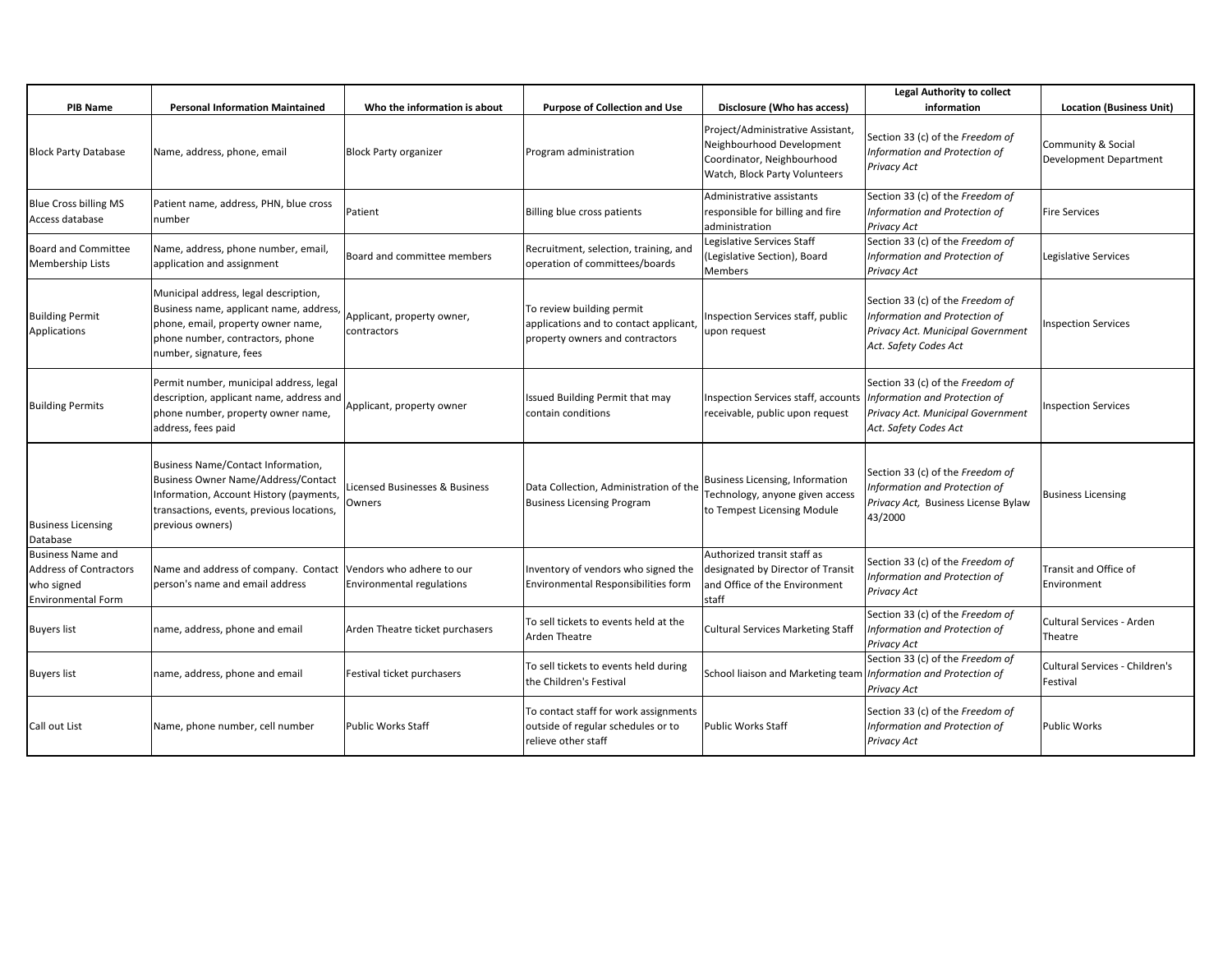|                                                                       |                                                                                                                                                                                                                                                                                                                                                                                                                      |                                                                                                        |                                                                                                                                                                                                                                                                                                                                                                                                                                                                     |                                                                                                                                                                                                                                                                                                                     | <b>Legal Authority to collect</b>                                                                                           |                                       |
|-----------------------------------------------------------------------|----------------------------------------------------------------------------------------------------------------------------------------------------------------------------------------------------------------------------------------------------------------------------------------------------------------------------------------------------------------------------------------------------------------------|--------------------------------------------------------------------------------------------------------|---------------------------------------------------------------------------------------------------------------------------------------------------------------------------------------------------------------------------------------------------------------------------------------------------------------------------------------------------------------------------------------------------------------------------------------------------------------------|---------------------------------------------------------------------------------------------------------------------------------------------------------------------------------------------------------------------------------------------------------------------------------------------------------------------|-----------------------------------------------------------------------------------------------------------------------------|---------------------------------------|
| <b>PIB Name</b>                                                       | <b>Personal Information Maintained</b>                                                                                                                                                                                                                                                                                                                                                                               | Who the information is about                                                                           | <b>Purpose of Collection and Use</b>                                                                                                                                                                                                                                                                                                                                                                                                                                | Disclosure (Who has access)                                                                                                                                                                                                                                                                                         | information                                                                                                                 | <b>Location (Business Unit)</b>       |
| <b>Case Files</b>                                                     | Name, address phone number, email<br>address of complainant, victim,<br>witnesses, animal owners and property<br>and business owners, tenants, trustees,<br>agents, photographs, maps, witness<br>statements, licensing information, notes,<br>notices, legal documents (summons<br>information, first attendance, screening<br>and hearing decisions, prosecution files<br>and dispositions), public health records | Victims, complainants, witnesses,<br>property and business owners,<br>trustees, agents and tenants     | Enforcement and investigation of<br>potential bylaw infractions and<br>evidence for potential court<br>prosecution, providing updates to<br>complainants, legal requirements for<br>prosecution purposes, disposition of<br>complaints and/or investigations, For<br>identification of animals and their<br>owners and to establish lawful<br>ownership, public health to track<br>communicable diseases and to<br>monitor animal health, investigative<br>purposes | Municipal Enforcement staff,<br>Licensing staff, other City<br>departments as appropriate, Legal<br>Services, Taxation Department,<br>Prosecutor, Court Clerks,<br>Provincial Judges or Justice of the<br>Peace, local veterinary<br>clinics/hospitals, other<br>government agencies and<br>Departments as required | Section 33 (c) of the Freedom of<br>Information and Protection of<br>Privacy Act, Animal Bylaw 11/2013                      | <b>Municipal Enforcement</b>          |
| Casual Labour                                                         | Copies of Letter of Offers, Check off list,<br>Name, position, evaluation, training,<br>timesheet, working schedule                                                                                                                                                                                                                                                                                                  | Seasonal casual employees                                                                              | Call Backs and reference                                                                                                                                                                                                                                                                                                                                                                                                                                            | Office Administrator,<br><b>Administrative Associates</b>                                                                                                                                                                                                                                                           | Section 33 (c) of the Freedom of<br>Information and Protection of<br>Privacy Act                                            | Public Works (HR retains<br>original) |
| <b>Census Data Collected</b>                                          | Year of Birth, Gender, Length of<br>Residency, Previous Residence,<br><b>Employment Status, Employment</b><br>Location, Student Status, Student<br>Location, Mother Tongue, Telephone<br>Number (possibly names in Notes fields)                                                                                                                                                                                     | Residents                                                                                              | To conduct a census information is<br>collected. Quality Assurance<br>measures require collection of<br>telephone number                                                                                                                                                                                                                                                                                                                                            | Vendor, Legislative Services Staff,<br>Census Workers, Census<br>Supervisors, Quality Assurance<br>Coordinator                                                                                                                                                                                                      | Section 33 (c) of the Freedom of<br>Information and Protection of<br>Privacy Act, Determination of<br>Population Regulation | Legislative Services                  |
| Census Staff                                                          | Name, address, phone number, test<br>results, evaluation, positions worked                                                                                                                                                                                                                                                                                                                                           | Temporary census workers                                                                               | Contact and call back                                                                                                                                                                                                                                                                                                                                                                                                                                               | Legislative Services Staff and<br><b>Census Supervisors</b>                                                                                                                                                                                                                                                         | Section 33 (c) of the Freedom of<br>Information and Protection of<br>Privacy Act                                            | Legislative Services                  |
| Census Training Sign-in<br>Sheets                                     | Name, Position                                                                                                                                                                                                                                                                                                                                                                                                       | Temporary census workers                                                                               | To track the attendance of census<br>workers at mandatory training<br>sessions.                                                                                                                                                                                                                                                                                                                                                                                     | Legislative Services Staff                                                                                                                                                                                                                                                                                          | Section 33 (c) of the Freedom of<br>Information and Protection of<br>Privacy Act                                            | Legislative Services                  |
| Certificate of Motor<br>Vehicle Insurance<br>Coverage (Internal form) | Name, position/title, name of insurance<br>company, policy number, policy period,<br>signature of Insurance Broker, employee<br>signature                                                                                                                                                                                                                                                                            | Employees of the City who use their<br>personal vehicle to conduct City<br>business, Insurance Brokers | To ensure proper insurance coverage Finance Staff                                                                                                                                                                                                                                                                                                                                                                                                                   |                                                                                                                                                                                                                                                                                                                     | Section 33 (c) of the Freedom of<br>Information and Protection of<br>Privacy Act                                            | <b>Financial Services</b>             |
| Claim Files                                                           | WCB, Disability (both long term and<br>short term) - includes name, date of<br>birth, department, current salary, date<br>and status of claims, SIN Number,<br>address, personal phone number                                                                                                                                                                                                                        | City Employees                                                                                         | To track and record employee injuries<br>or illness which prevents them from<br>working and to provide salary<br>continuance                                                                                                                                                                                                                                                                                                                                        | Human Resources Staff                                                                                                                                                                                                                                                                                               | Occupational Health and Safety Act,<br><b>Workers Compensation Board Act</b>                                                | Human Resources                       |
| Claimed Lost and Found<br>Form                                        | Owners name, date, GSR, item<br>description, contact log                                                                                                                                                                                                                                                                                                                                                             | Known owners of lost/found items                                                                       | To maintain a timely pick up of items<br>turned in to GS                                                                                                                                                                                                                                                                                                                                                                                                            | Recreation and Parks - Guest<br>Services                                                                                                                                                                                                                                                                            | Section 33 (c) of the Freedom of<br>Information and Protection of<br>Privacy Act                                            | <b>Recreation and Parks</b>           |
| Clean & Green River Fest<br>sign in form                              | May contain name, address, email                                                                                                                                                                                                                                                                                                                                                                                     | Registrants                                                                                            | Sign in for numbers and future<br>contact                                                                                                                                                                                                                                                                                                                                                                                                                           | <b>Environment Staff</b>                                                                                                                                                                                                                                                                                            | Section 33 (c) of the Freedom of<br>Information and Protection of<br>Privacy Act                                            | <b>Environment Services</b>           |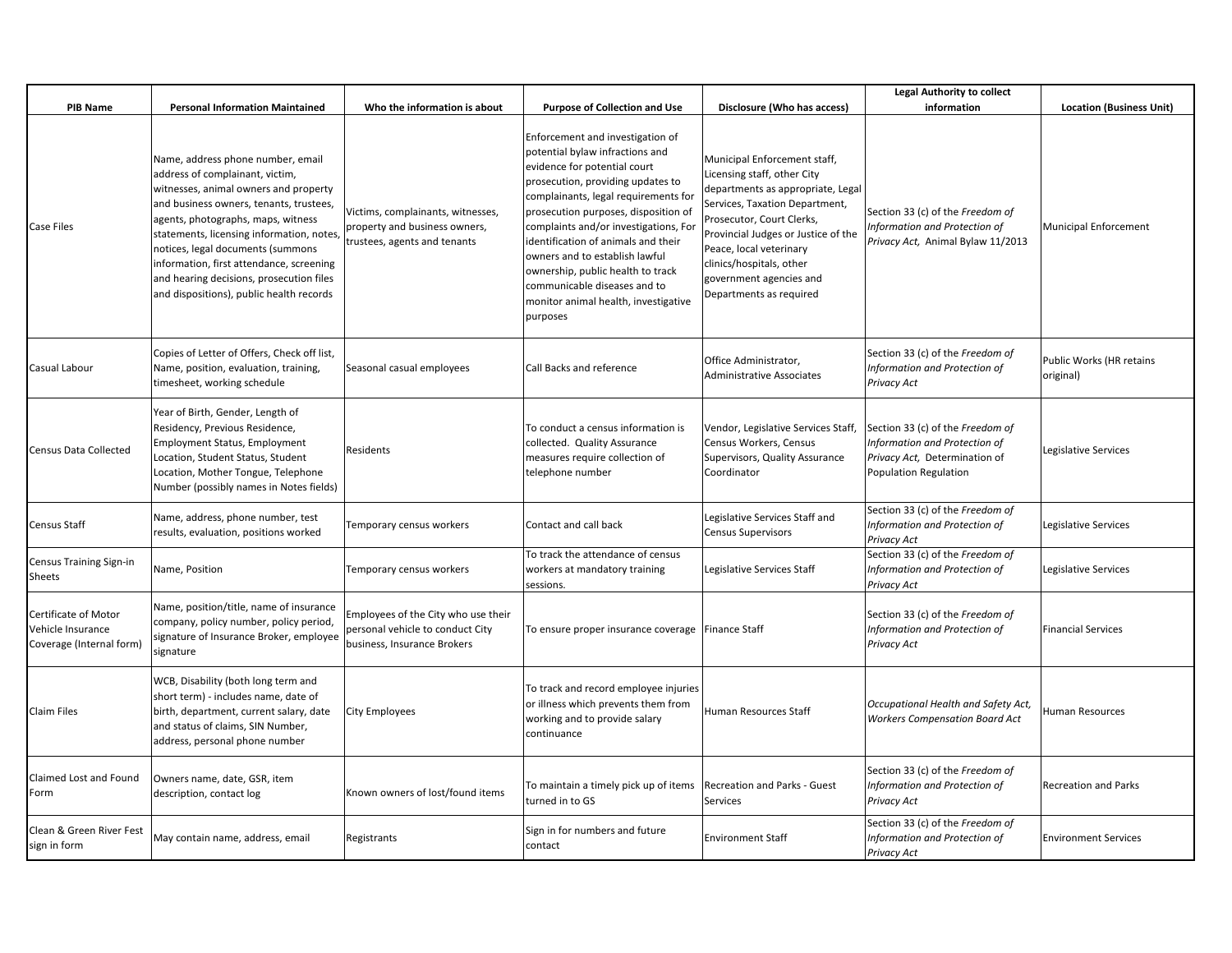| <b>PIB Name</b>                                                         | <b>Personal Information Maintained</b>                                                                                                                                                                                                                                                          | Who the information is about                                                         | <b>Purpose of Collection and Use</b>                                                                                           | Disclosure (Who has access)                                                                                                                                                                                                                                                      | <b>Legal Authority to collect</b><br>information                                                                                                                                     | <b>Location (Business Unit)</b>                     |
|-------------------------------------------------------------------------|-------------------------------------------------------------------------------------------------------------------------------------------------------------------------------------------------------------------------------------------------------------------------------------------------|--------------------------------------------------------------------------------------|--------------------------------------------------------------------------------------------------------------------------------|----------------------------------------------------------------------------------------------------------------------------------------------------------------------------------------------------------------------------------------------------------------------------------|--------------------------------------------------------------------------------------------------------------------------------------------------------------------------------------|-----------------------------------------------------|
| Commemorative Bench<br>Program                                          | Name, address, phone number, email                                                                                                                                                                                                                                                              | Applicants (may be residents or from<br>outside the City)                            | Application/agreement for bench                                                                                                | Environment, Recreation & Parks<br>Staff                                                                                                                                                                                                                                         | Section 33 (c) of the Freedom of<br>Information and Protection of<br>Privacy Act                                                                                                     | Community Rec Coordinator's<br>Office - Rec & Parks |
| <b>Community Recreation</b><br><b>Access Database</b>                   | Organization name, address, phone<br>number, email, contact names &<br>position                                                                                                                                                                                                                 | Organizations who receive support<br>from Community Recreation<br>Coordinators (CRC) | To track organization information,<br>meetings, notes, when CRC met with<br>group, hold documents (insurance,<br>leases, etc.) | <b>Recreation &amp; Parks Staff</b>                                                                                                                                                                                                                                              | Section 33 (c) of the Freedom of<br>Information and Protection of<br>Privacy Act                                                                                                     | Recreation & Parks (Community<br>Recreation)        |
| Contacts                                                                | Name, job title, phone number,<br>addresses, email addresses, photo                                                                                                                                                                                                                             | City employees with outlook account                                                  | Finding aid to email and call fellow<br>employees                                                                              | City staff                                                                                                                                                                                                                                                                       | Section 33 (c) of the Freedom of<br>Information and Protection of<br>Privacy Act                                                                                                     | Innovation and Technology                           |
| <b>Contest Draws</b>                                                    | Name and phone number                                                                                                                                                                                                                                                                           | Individuals who enter City contests                                                  | To notify winner                                                                                                               | City employee responsible for<br>contest                                                                                                                                                                                                                                         | Section 33 (c) of the Freedom of<br>Information and Protection of<br>Privacy Act                                                                                                     | <b>Recreation and Parks</b>                         |
| Contractor's<br>Environmental<br>Responsibility<br>Acknowledgement form | Name and address of company. First<br>and last name of personnel who signed<br>document along with their work email                                                                                                                                                                             | Vendors who adhere to our<br>Environmental regulations                               | Documentation needed from vendor<br>confirming they will follow the City's<br>Environmental requirements                       | Authorized transit staff as<br>designated by Director of Transit<br>and Office of the Environment<br>staff                                                                                                                                                                       | Section 33 (c) of the Freedom of<br>Information and Protection of<br>Privacy Act                                                                                                     | Transit and Office of<br>Environment                |
| Corporate<br>Communications and<br>Design (CCAD) Contact<br>List        | Name, work, home and cell phone<br>number                                                                                                                                                                                                                                                       | <b>Branch Staff</b>                                                                  | Ability to contact branch staff in an<br>emergency                                                                             | Branch staff only                                                                                                                                                                                                                                                                | Section 33 (c) of the Freedom of<br>Information and Protection of<br>Privacy Act                                                                                                     | Corporate Communications and<br>Design (CCAD)       |
| CoSA Claim Form                                                         | Claimant name, address, phone number,<br>date of birth, driver license number,<br>health injury information, email address.<br>Witnesses name, address, phone<br>number. Insurance information,<br>personal injury information, signature of<br>claimant                                        | Parties to incident                                                                  | Claim Handling and Incident Tracking                                                                                           | CoSA: Insurance Claims<br>Coordinator, Risk & Insurance<br>Manager; Other: CoSA Insurer,<br>Lawyer and/or Claims Adjuster                                                                                                                                                        | Section 33 (c) of the Freedom of<br>Information and Protection of<br>Privacy Act                                                                                                     | <b>Risk and Insurance</b>                           |
| CoSA Employee - Incident<br><b>Investigation Report</b>                 | Name, address, phone number, date of<br>birth, driver license number, injury<br>information, driver's history, hours and<br>continuous days worked in shift cycle,<br>number of years in current position.<br>Property Owner, phone number address.<br>Witnesses name, phone number,<br>address | Parties to incident                                                                  | Claim Handling and Incident Tracking                                                                                           | CoSA: Insurance Claims<br>Coordinator, Risk & Insurance<br>Manager, Human Resources,<br>Public Works or Transit Garage if<br>motor vehicle incident, Joint<br>Health and Safety Committee, City<br>Manager, Management; Other:<br>CoSA Insurer, Lawyer and/or<br>Claims Adjuster | Traffic Safety and Occupational<br>Health and Safety Acts, Section 33<br>(c) of the Freedom of Information<br>and Protection of Privacy Act, CoSA<br><b>Claims Management Policy</b> | Risk and Insurance                                  |
| CoSA Internal Claim Form                                                | Name, address, phone number, date of<br>birth, age, gender, driver license                                                                                                                                                                                                                      | Parties to incident                                                                  | Claim Handling and Incident Tracking                                                                                           | CoSA: Insurance Claims<br>Coordinator, Risk & Insurance<br>Manager; Other: CoSA Insurer,<br>Lawyer and/or Claims Adjuster                                                                                                                                                        | Section 33 (c) of the Freedom of<br>Information and Protection of<br>Privacy Act                                                                                                     | <b>Risk and Insurance</b>                           |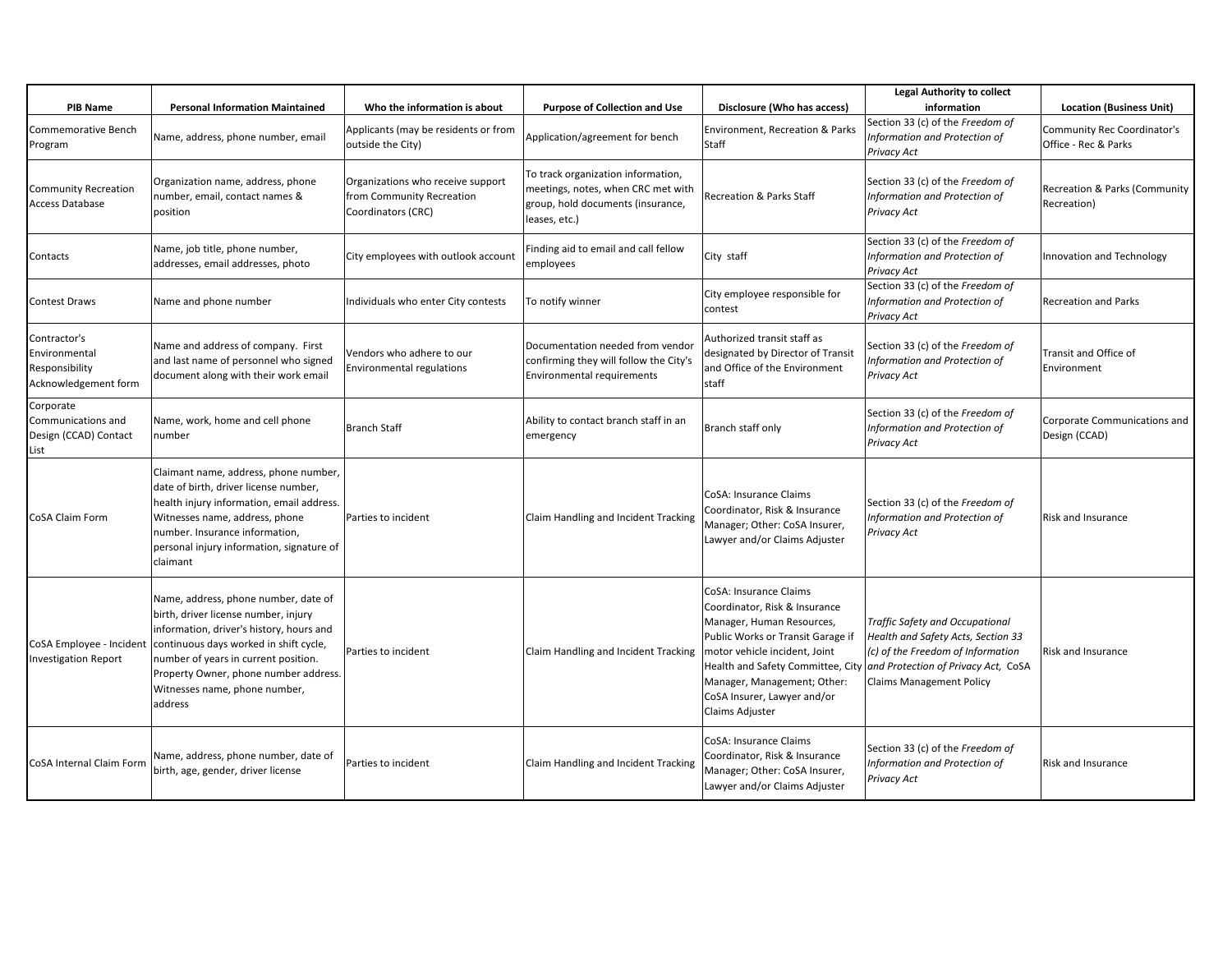|                                                                   |                                                                                                                                                                                                                                                                                                                                       |                                                                                          |                                                                                         |                                                                                                                | <b>Legal Authority to collect</b>                                                                                             |                                                                   |
|-------------------------------------------------------------------|---------------------------------------------------------------------------------------------------------------------------------------------------------------------------------------------------------------------------------------------------------------------------------------------------------------------------------------|------------------------------------------------------------------------------------------|-----------------------------------------------------------------------------------------|----------------------------------------------------------------------------------------------------------------|-------------------------------------------------------------------------------------------------------------------------------|-------------------------------------------------------------------|
| <b>PIB Name</b>                                                   | <b>Personal Information Maintained</b>                                                                                                                                                                                                                                                                                                | Who the information is about                                                             | <b>Purpose of Collection and Use</b>                                                    | Disclosure (Who has access)                                                                                    | information                                                                                                                   | <b>Location (Business Unit)</b>                                   |
| <b>Counselling Client Files</b>                                   | Name, birth date, address, email, phone,<br>family members names and addresses<br>and phone and email, reason for<br>referral, counsellor's notes, session<br>notes, Mental Health Assessment<br>Reports, Learning Development<br>Assessment Reports, referrals made,<br>custody status, other professionals and<br>agencies involved | Counselling clients (youth), their<br>family members                                     | To facilitate counselling, Reporting,<br>Statistics and follow up                       | FSL Counsellors, Community<br>Intake Counsellor, Director,<br>Manager, CSD<br>Project/Administrative Assistant | Section 33 (c) of the Freedom of<br>Information and Protection of<br>Privacy Act, Health Professions Act                      | Family and School liaison<br>program, Community Intake<br>Program |
| <b>Crisis Fund Clients</b>                                        | Name, address, reasons for using crisis<br>fund, children's names and ages                                                                                                                                                                                                                                                            | User                                                                                     | Program administration                                                                  | CSD Project/Administrative<br>Assistant, CSD Community<br>Development Coordinator                              | Section 33 (c) of the Freedom of<br>Information and Protection of<br>Privacy Act                                              | Community & Social<br>Development Department                      |
| Daily Department Sign in<br>Sheet                                 | Name, Department                                                                                                                                                                                                                                                                                                                      | City employee, Job interview<br>applicants                                               | To track who is currently in the<br>department in case of safety<br>evacuation purposes | HR Assistant and Safety Warden                                                                                 | Occupational Health and Safety Act                                                                                            | Human Resources                                                   |
| Dash Cam Video                                                    | Video images and audio of traffic stops                                                                                                                                                                                                                                                                                               | Registered vehicle owners, agents,<br>trustees, business owners/operators<br>and drivers | Evidence for potential court<br>prosecution.                                            | Municipal Enforcement Staff                                                                                    | Section 33 (c) of the Freedom of<br>Information and Protection of<br>Privacy Act, Traffic Act                                 | Municipal Enforcement                                             |
| Deposit Request (Internal<br>form)                                | Name on credit card, credit card<br>number, expiry date, CVD                                                                                                                                                                                                                                                                          | Customers who provide credit card<br>information over the phone                          | Collect and process payment                                                             | Finance Staff, staff who collect<br>payment information                                                        | Section 33 (c) of the Freedom of<br>Information and Protection of<br>Privacy Act                                              | <b>Financial Services</b>                                         |
| Design Consultants Mail<br>list                                   | Name, address, phone number and e-<br>mail                                                                                                                                                                                                                                                                                            | Visual Arts Consultants                                                                  | Consulting                                                                              | <b>Cultural Services</b>                                                                                       | Section 33 (c) of the Freedom of<br>Information and Protection of<br>Privacy Act                                              | <b>Cultural Services - Visual Arts</b>                            |
| <b>Development Permit</b><br>Applications                         | Municipal address, legal description,<br>applicant name, phone number, mailing<br>address, email, signature, Business<br>License number                                                                                                                                                                                               | Applicants                                                                               | To review development permit<br>applications for approval and to<br>contact applicant   | Planning and Development staff,<br>Public upon request                                                         | Section 33 (c) of the Freedom of<br>Information and Protection of<br>Privacy Act. Land Use Bylaw                              | Planning and Development                                          |
| Development Proposal                                              | Name, address and email                                                                                                                                                                                                                                                                                                               | <b>Property Owners</b>                                                                   | Notify residents living within 200<br>meters of the proposed development                | <b>Development Services Staff</b>                                                                              | Section 33 (c) of the Freedom of<br>Information and Protection of<br>Privacy Act. Municipal Government<br>Act. Land Use Bylaw | Planning and Development                                          |
| <b>Direct Deposit</b><br>Authorization<br>Agreement(Internal form | Payee information: legal registered<br>name, address, phone number, fax<br>number, email. Financial Institution<br>Information: Name of financial<br>institution, address, branch number,<br>financial institution number, account<br>number. Name, signature, date, void<br>cheque                                                   | Payees                                                                                   | Payees who want to have payments<br>from the City directly deposited                    | Accounts Payable, Banking<br>Institution                                                                       | Section 33 (c) of the Freedom of<br>Information and Protection of<br>Privacy Act                                              | <b>Financial Services</b>                                         |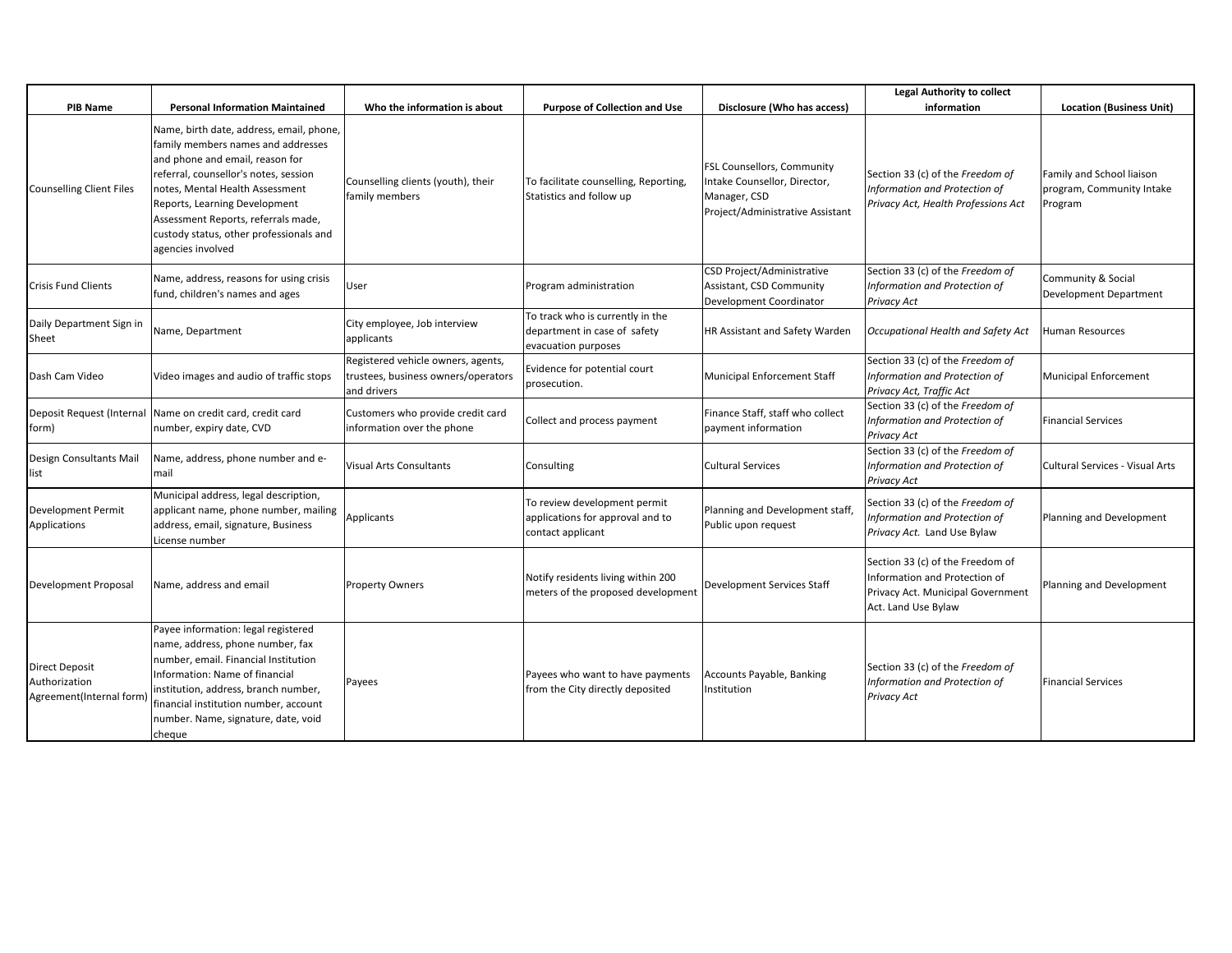|                                                          |                                                                                                                                                                                                                                                                                      |                                                               |                                                                                                                        |                                                  | <b>Legal Authority to collect</b>                                                                                                                              |                                              |
|----------------------------------------------------------|--------------------------------------------------------------------------------------------------------------------------------------------------------------------------------------------------------------------------------------------------------------------------------------|---------------------------------------------------------------|------------------------------------------------------------------------------------------------------------------------|--------------------------------------------------|----------------------------------------------------------------------------------------------------------------------------------------------------------------|----------------------------------------------|
| <b>PIB Name</b>                                          | <b>Personal Information Maintained</b>                                                                                                                                                                                                                                               | Who the information is about                                  | <b>Purpose of Collection and Use</b>                                                                                   | Disclosure (Who has access)                      | information                                                                                                                                                    | <b>Location (Business Unit)</b>              |
| Direct Deposit Enrolment<br>Authorization (External)     | Vendor information: legal registered<br>name, address, phone number, fax<br>number, email. Financial Institution<br>Information: Name of financial<br>institution, address, branch number,<br>financial institution number, account<br>number. Name, signature, date, void<br>cheque | Vendors                                                       | Vendors who want to have payments<br>from the City directly deposited and<br>to provide vendors with an Advice<br>Slip | Accounts Payable, Banking<br>nstitution          | Section 33 (c) of the Freedom of<br>Information and Protection of<br><b>Privacy Act</b>                                                                        | <b>Financial Services</b>                    |
| Dog License Information                                  | Owner's name, address, postal code,<br>phone number, email, payment<br>information                                                                                                                                                                                                   | Licensed dog owners                                           | To identify and locate dog owners,<br>process applications and issue new<br>licenses                                   | Municipal Enforcement Staff                      | Section 33 (c) of the Freedom of<br>Information and Protection of<br>Privacy Act, Animal Bylaw 11/2013                                                         | Municipal Enforcement                        |
| Dog License Payments                                     | Dog license holder's name, address,<br>phone number and dog breed and sex                                                                                                                                                                                                            | Individuals who make payment at City<br>Hall for dog licenses | Collect and process payment.<br>Administration of the licensing and<br>regulation of dog licensing                     | Revenue Services Staff, Municipal<br>Enforcement | Section 33 (c) of the Freedom of<br>Information and Protection of<br>Privacy Act. Sections 7 and 8 of the<br>Municipal Government Act. Animal<br>Bylaw 11/2013 | <b>Financial Services</b>                    |
| <b>Election Administration</b><br>Forms                  | Election workers names and signatures                                                                                                                                                                                                                                                | <b>Election workers</b>                                       | Certification and statements verifying<br>information in relation to election<br>processes                             | <b>Election staff</b>                            | <b>Local Authorities Election Act</b>                                                                                                                          | Legislative Services                         |
| <b>Election Staff</b>                                    | Name, address, phone number, test<br>results, evaluation, positions worked                                                                                                                                                                                                           | Temporary election workers                                    | Contact and call back                                                                                                  | Election staff, Human Resources<br>staff         | Section 33 (c) of the Freedom of<br>Information and Protection of<br>Privacy Act                                                                               | Legislative Services                         |
| Election staff training                                  | Election workers names and signatures                                                                                                                                                                                                                                                | <b>Election workers</b>                                       | To track the attendance of election<br>workers at mandatory training<br>sessions.                                      | Legislative Services staff                       | Section 33 (c) of the Freedom of<br>Information and Protection of<br>Privacy Act                                                                               | Legislative Services                         |
| <b>Emergency Reception</b><br><b>Centre Volunteers</b>   | Name, address, phone, email, criminal<br>record check                                                                                                                                                                                                                                | <b>Reception Centre Volunteers</b>                            | Program administration                                                                                                 | <b>CSD Staff</b>                                 | Section 33 (c) of the Freedom of<br>Information and Protection of<br><b>Privacy Act</b>                                                                        | Community & Social<br>Development Department |
| <b>Employee Files</b>                                    | Name, performance, training records                                                                                                                                                                                                                                                  | employees of Community & Social<br>Development Department     | Staff performance, retention                                                                                           | Director and/or Managers, HR                     | Section 33 (c) of the Freedom of<br>Information and Protection of<br><b>Privacy Act</b>                                                                        | Community & Social<br>Development Department |
| <b>Employment Applications</b>                           | May contain name, address, phone<br>number, email address, application<br>form, resume, cover letter, level of<br>education, work history                                                                                                                                            | Applicants for jobs with the City                             | To identify potential candidates for<br>job competitions and to determine<br>eligibility for employment                | Human Resources staff, hiring<br>panel           | <b>Employment Standards Act,</b><br>Municipal Government Act                                                                                                   | <b>Human Resources</b>                       |
| <b>Environmental Initiatives</b><br><b>Grant Program</b> | Name, address and phone number                                                                                                                                                                                                                                                       | <b>Applicants</b>                                             | Application and grant final report<br>administration and clarification                                                 | <b>Environment Staff</b>                         | Section 33 (c) of the Freedom of<br>Information and Protection of<br>Privacy Act                                                                               | <b>Environment Services</b>                  |
| <b>Event Attendees</b>                                   | Name, email, phone                                                                                                                                                                                                                                                                   | Attendees                                                     | tracking attendance for planning<br>purposes                                                                           | <b>CSD Staff</b>                                 | Section 33 (c) of the Freedom of<br>Information and Protection of<br>Privacy Act                                                                               | Community & Social<br>Development Department |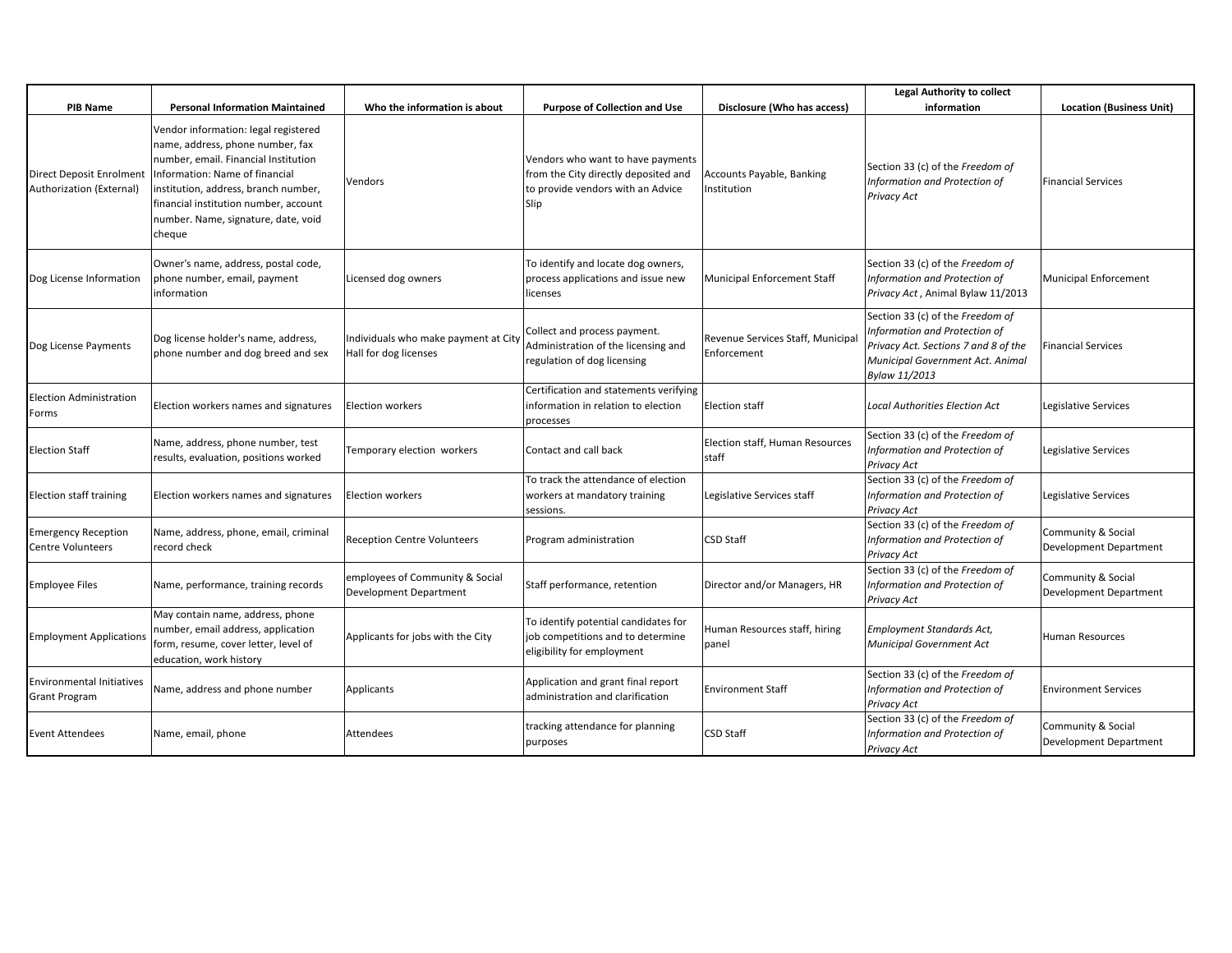| <b>PIB Name</b>                                  | <b>Personal Information Maintained</b>                                                                                                                                                                                                                                                                                                                                                                                                                                                                                                                                                 | Who the information is about                                                                              | <b>Purpose of Collection and Use</b>                                                                                                                                                                                                         | Disclosure (Who has access)                                                                                                                          | <b>Legal Authority to collect</b><br>information                                                   | <b>Location (Business Unit)</b>                 |
|--------------------------------------------------|----------------------------------------------------------------------------------------------------------------------------------------------------------------------------------------------------------------------------------------------------------------------------------------------------------------------------------------------------------------------------------------------------------------------------------------------------------------------------------------------------------------------------------------------------------------------------------------|-----------------------------------------------------------------------------------------------------------|----------------------------------------------------------------------------------------------------------------------------------------------------------------------------------------------------------------------------------------------|------------------------------------------------------------------------------------------------------------------------------------------------------|----------------------------------------------------------------------------------------------------|-------------------------------------------------|
| Exacom voice recorder                            | Name, phone number and address of<br>caller plus reason caller has called                                                                                                                                                                                                                                                                                                                                                                                                                                                                                                              | Caller information from 9-1-1                                                                             | Legal record of events, used by<br>dispatchers to confirm information,<br>support administrative functions,<br>quality assurance, debriefing this<br>includes recordings of landlines and<br>radios coming into fire dispatch                | Dispatchers, fire administration,<br>restricted access                                                                                               | Section 33 (c) of the Freedom of<br>Information and Protection of<br>Privacy Act                   | <b>Fire Services</b>                            |
| <b>Exit interviews</b>                           | Name, Department, Position, Employee<br>response to survey                                                                                                                                                                                                                                                                                                                                                                                                                                                                                                                             | Optional for exiting employees                                                                            | To gather information to determine<br>trends and improve work<br>environment                                                                                                                                                                 | Human Resources Director &<br>Business Partner, Employee, and<br>supervisors which the employee<br>has given permission to share<br>information with | Section 33 (c) of the Freedom of<br>Information and Protection of<br>Privacy Act                   | Human Resources                                 |
| <b>Facility and Equipment</b><br><b>Booking</b>  | Name, address, email, phone number,<br>membership/team list (includes names,<br>addresses, phone numbers and<br>birthdays). Name of organization                                                                                                                                                                                                                                                                                                                                                                                                                                       | Individuals and organizations seeking<br>to rent facilities and equipment                                 | To book facilities and equipment                                                                                                                                                                                                             | Recreation & Parks Staff, Public<br>Works Staff                                                                                                      | Section 33 (c) of the Freedom of<br>Information and Protection of<br>Privacy Act                   | Recreation & Parks (Community<br>Recreation)    |
| <b>Facility Memberships</b>                      | Contains contact information (name,<br>address, phone number(s), email<br>address (optional?), resident/non-<br>resident, date of birth, age, sex, contact<br>information, financial transactions,<br>medical information, physician contact<br>information, emergency contact (phone<br>number and relationship to the<br>member), any additional client<br>information or details, authorized pick<br>up (name, relationship, notes), photo of<br>individual, member barcode -<br>membership confirmation printout<br>waiver contains: name, address, phone<br>number, and signature | Individuals seeking to take out<br>monthly, annual, or multiple visit<br>membership programs              | To create a main profile in the<br>system. Used in the purchase of<br>memberships, passes, and course<br>registrations. Also used to verify age<br>and access for certain programming<br>To send out our monthly Servus Place<br>eNewsletter | Recreation & Parks Staff, Servus<br>Place, Fountain Park Recreation<br>Centre                                                                        | Section 33 (c) of the Freedom of<br>Information and Protection of<br>Privacy Act                   | <b>Recreation and Parks</b><br>(Guest Services) |
| <b>FDM Computer</b><br><b>Automated Database</b> | Location of incident, caller information,<br>caller phone number, what the call was<br>for, dispatcher's notes about call                                                                                                                                                                                                                                                                                                                                                                                                                                                              | The 9-1-1 caller, location information<br>potential information about 3rd<br>parties and property hazards | Records management system<br>integrates with CAD records. So an<br>electronic record of incidents, legal<br>record of incident                                                                                                               | Role dependant access and data<br>entry ability within Fire Services                                                                                 | Section 33 (c) of the Freedom of<br>Information and Protection of<br>Privacy Act                   | <b>Fire Services</b>                            |
| FDM Fire inspections                             | Property and business name with name<br>of business owner and contact<br>information                                                                                                                                                                                                                                                                                                                                                                                                                                                                                                   | Business owner, business contact                                                                          | Electronic record of inspections to<br>meet the requirement of the safety<br>codes act for inspections according to entry ability within Fire Services<br>the city's quality management plan                                                 | Role dependant access and data                                                                                                                       | Section 33 (c) of the Freedom of<br>Information and Protection of<br>Privacy Act, Safety Codes Act | <b>Fire Services</b>                            |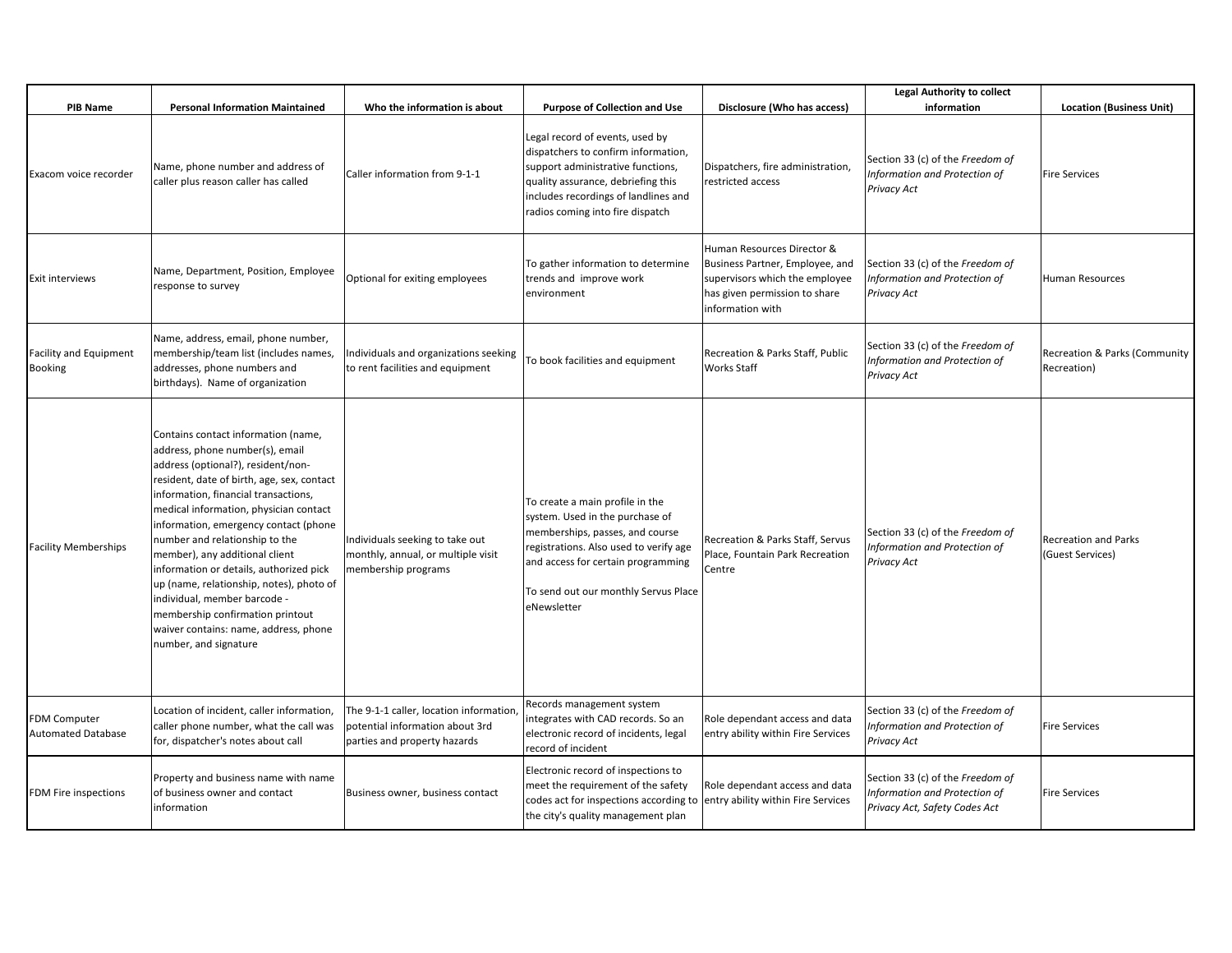|                                                                            |                                                                                                                                                                                                                                                                                    |                                                                                                                                   |                                                                                                                                                          |                                                                                                                                                                                                                                                               | <b>Legal Authority to collect</b>                                                                                                             |                                            |
|----------------------------------------------------------------------------|------------------------------------------------------------------------------------------------------------------------------------------------------------------------------------------------------------------------------------------------------------------------------------|-----------------------------------------------------------------------------------------------------------------------------------|----------------------------------------------------------------------------------------------------------------------------------------------------------|---------------------------------------------------------------------------------------------------------------------------------------------------------------------------------------------------------------------------------------------------------------|-----------------------------------------------------------------------------------------------------------------------------------------------|--------------------------------------------|
| <b>PIB Name</b>                                                            | <b>Personal Information Maintained</b>                                                                                                                                                                                                                                             | Who the information is about                                                                                                      | <b>Purpose of Collection and Use</b>                                                                                                                     | Disclosure (Who has access)                                                                                                                                                                                                                                   | information                                                                                                                                   | <b>Location (Business Unit)</b>            |
| FDM Fire reports                                                           | Location of property, caller details,<br>insurance holder and insurance details,<br>incident details                                                                                                                                                                               | Property owners and tenants                                                                                                       | Electronic records of fire incidents to<br>meet reporting requirements of the<br>office of the fire commissioner for<br>Alberta                          | Role dependant access and data<br>entry ability forwarded within<br>month to the Office of the Fire<br>Commissioner.                                                                                                                                          | Section 33 (c) of the Freedom of<br>Information and Protection of<br>Privacy Act                                                              | <b>Fire Services</b>                       |
| FDM personnel records<br>and roster                                        | Staff information, names, contact<br>information, shift, vacation, leave dates                                                                                                                                                                                                     | Staff                                                                                                                             | Assist with phone lists and call out,<br>scheduling staff and confirming<br>payroll information                                                          | Staff have access to their own<br>information, then supervisors<br>have increasing levels of role<br>dependant access                                                                                                                                         | Section 33 (c) of the Freedom of<br>Information and Protection of<br>Privacy Act                                                              | <b>Fire Services</b>                       |
| FDM Records<br>management system<br>database                               | Location of incident, caller information,<br>caller phone number, incident<br>information (fire or medical), staff<br>responded to the incident, officer's<br>incident notes, property records                                                                                     | The 9-1-1 caller, location information<br>potentially about the location<br>responded to, responding crew and<br>dispatcher names | Records management system<br>integrates with CAD records. As an<br>electronic record of incidents, legal<br>record of incident and hazards<br>identified | Role dependant access and data<br>entry ability within Fire Services                                                                                                                                                                                          | Section 33 (c) of the Freedom of<br>Information and Protection of<br>Privacy Act                                                              | <b>Fire Services</b>                       |
| Festival Master List -<br>Invite list                                      | Name, Business name, position or title,<br>address, email, phone (home and work)                                                                                                                                                                                                   | Possible attendees (Govt & Funders,<br>MLA< Municipal Gov, Organizations,<br>Sponsors, School Boards, City Staff,<br>AHF          | Invite list                                                                                                                                              | Cultural Project Assistant, Cultural<br>Development Coordinator                                                                                                                                                                                               | Section 33 (c) of the Freedom of<br>Information and Protection of<br>Privacy Act                                                              | Cultural Services - Children's<br>Festival |
| <b>Foster Dog Application</b>                                              | Temporary caregiver name,<br>home/work/cell phone number, address.<br>Transfer of Ownership name, home/cell<br>phone number. Foster Society<br>representative name, address, phone<br>number                                                                                       | People who foster dogs and Foster<br>Society                                                                                      | To identify and locate dog owners,<br>process applications and issue new<br>licenses                                                                     | Municipal Enforcement Staff                                                                                                                                                                                                                                   | Section 33 (c) of the Freedom of<br>Information and Protection of<br>Privacy Act                                                              | Municipal Enforcement                      |
| Freedom of Information<br>and Protection of Privacy<br><b>Act Requests</b> | Name (including former names of the<br>person making the request), address,<br>phone number, description of<br>information requested and/or reasons<br>and evidence to correct information, fee<br>paid, banking information,<br>correspondence and copies of requested<br>records | Individuals submitting requests under<br>the Act, including individuals acting<br>on behalf of another person (third<br>parties)  | Respond and process requests,<br>compile statistics                                                                                                      | Information may be shared with<br>other departments during<br>consultations required to process<br>and respond to formal requests<br>made under the Act. Information<br>may be shared with the Office of<br>the Privacy Commissioner during<br>investigations | Section 33 (c) of the Freedom of<br>Information and Protection of<br>Privacy Act                                                              | Legislative Services                       |
| Grievance and<br><b>Investigation Records</b>                              | Name, grievance forms, Respectful<br>workplace complaint forms,<br>investigation notes, disciplinary notice,<br>replies, grievance decision awards,<br>supporting documentation, arbitration<br>notices, communications, arbitrator<br>decisions                                   | Grievor, witnesses                                                                                                                | To document the grievance process<br>or complaint investigation process                                                                                  | Human Resources staff                                                                                                                                                                                                                                         | Labour Relations Act, Occupational<br>Health and Safety Act, Section 33 (c)<br>of the Freedom of Information and<br>Protection of Privacy Act | <b>Human Resources</b>                     |
| <b>Hired Snow Removal</b><br>Packages                                      | Contractors name, address, phone<br>number, cell number, business licence,<br>insurance, contract                                                                                                                                                                                  | Contractor's working for the City                                                                                                 | Administration of the snow removal<br>program                                                                                                            | Managers, Supervisors, Office<br>Administration                                                                                                                                                                                                               | Section 33 (c) of the Freedom of<br>Information and Protection of<br>Privacy Act                                                              | Public Works                               |
| <b>HR Announcements</b>                                                    | Name, Start or End date, Position,<br>Department                                                                                                                                                                                                                                   | City Employees                                                                                                                    | To Announce new staff or departure<br>of existing staff                                                                                                  | All staff                                                                                                                                                                                                                                                     | Section 33 (c) of the Freedom of<br>Information and Protection of<br>Privacy Act                                                              | Human Resources                            |
| <b>Hydrant Meters</b>                                                      | Name, address, phone number, email                                                                                                                                                                                                                                                 | Businesses renting hydrant meters                                                                                                 | To ensure proper usage and charges<br>for temporary hydrant meters                                                                                       | Utilities Department, Office<br>Administration                                                                                                                                                                                                                | Section 33 (c) of the Freedom of<br>Information and Protection of<br>Privacy Act                                                              | <b>Public Works</b>                        |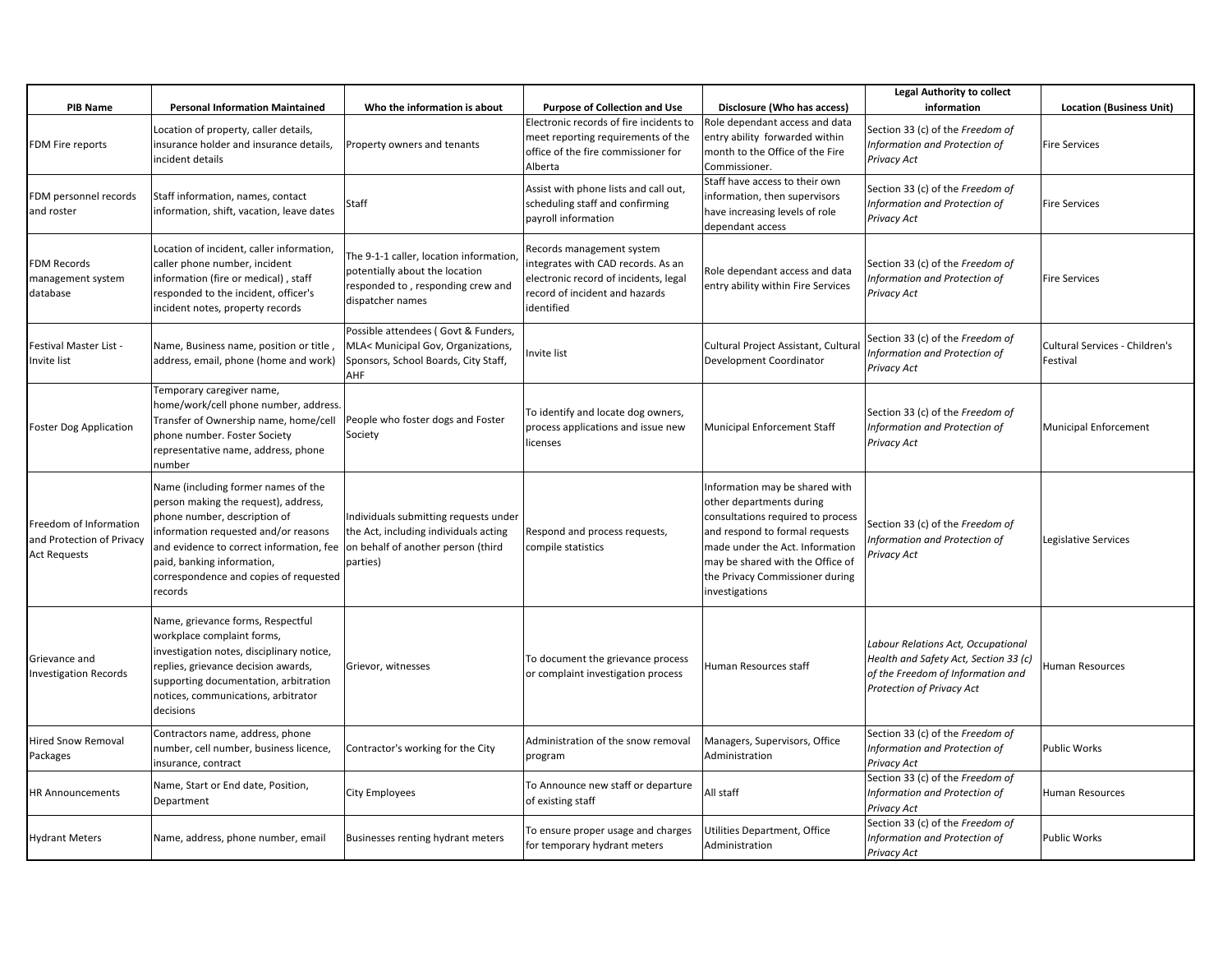|                                           |                                                                                                                                                                                                                                                                              |                                                                                                                        |                                                                                                                                                                             |                                                                                                                                                                                        | <b>Legal Authority to collect</b>                                                                                                |                                                                                |
|-------------------------------------------|------------------------------------------------------------------------------------------------------------------------------------------------------------------------------------------------------------------------------------------------------------------------------|------------------------------------------------------------------------------------------------------------------------|-----------------------------------------------------------------------------------------------------------------------------------------------------------------------------|----------------------------------------------------------------------------------------------------------------------------------------------------------------------------------------|----------------------------------------------------------------------------------------------------------------------------------|--------------------------------------------------------------------------------|
| PIB Name                                  | <b>Personal Information Maintained</b>                                                                                                                                                                                                                                       | Who the information is about                                                                                           | <b>Purpose of Collection and Use</b>                                                                                                                                        | Disclosure (Who has access)                                                                                                                                                            | information                                                                                                                      | <b>Location (Business Unit)</b>                                                |
| Incident Investigations                   | Name, Department, phone number,<br>number of years with City, date of birth,<br>workplace injury/illness info (if<br>injury/illness), incident details, if a motor damage related info<br>vehicle incident 3rd party insurance<br>required info, Police report (if required) | City Employees and/or 3rd party                                                                                        | To document incident investigation<br>information to identify safety<br>deficiencies and required corrective<br>actions                                                     | Human Resources H&S<br>Compliance Specialist, Wellness &<br>Advisor, Employee, department<br>supervisors & management (only<br>if documenting) as originals come<br>to HR for hardcopy | Accommodation Coordinator, H&S   Occupational Health and Safety Act,<br>WCB Act, Alberta Transportation<br>(NSC vehicle related) | Human Resources                                                                |
| Incident Reports, Public<br>and Staff     | Contains contact information (name,<br>address, phone number(s), age/DOB,<br>contact person and relationship to the<br>individual, contact person's address,<br>group/team association, date, time,<br>member number).                                                       | Information related to incidents that<br>relate to public or staff injuries,<br>security breaches, personal conflicts. | Records information to collect details<br>regarding the incident to be reported<br>for purposes of potential legal<br>implications, WCB claims, criminal<br>investigations. | Recreation & Parks Staff, Safety<br>Associate, HR                                                                                                                                      | Section 33 (c) of the Freedom of<br>Information and Protection of<br>Privacy Act                                                 | <b>Recreation and Parks</b><br>(Guest Services, Facility Service<br>Associate) |
| Invite lists for a variety of<br>events   | Name, email address                                                                                                                                                                                                                                                          | Possible attendees to specified event   Invite list                                                                    |                                                                                                                                                                             | Cultural Project Assistant                                                                                                                                                             | Section 33 (c) of the Freedom of<br>Information and Protection of<br>Privacy Act                                                 | <b>Cultural Services</b>                                                       |
| <b>Invoices (General</b><br>Services)     | Name, address, amount owed, email<br>address                                                                                                                                                                                                                                 | Companies/corporations, individuals,<br>other organizations including<br>government                                    | Collect and process payment                                                                                                                                                 | <b>Revenue Services Staff</b>                                                                                                                                                          | Section 33 (c) of the Freedom of<br>Information and Protection of<br>Privacy Act                                                 | <b>Financial Services</b>                                                      |
| Key Distribution Records                  | Key holders' name, home address, home<br>phone number, cell number, security<br>codes                                                                                                                                                                                        | Employees with a security code<br>and/or keys to a City owned/leased<br>buildings                                      | To ensure the security of City<br>buildings and properties and to<br>contact staff to provide access to City<br>buildings and properties in the case<br>of an emergency     | Public Works staff as assigned by<br>Asset Management Manager                                                                                                                          | Section 33 (c) of the <i>Freedom of</i><br>Information and Protection of<br>Privacy Act                                          | <b>Public Works</b>                                                            |
| Labour Summary Sheets                     | Name, address assignment                                                                                                                                                                                                                                                     | Casual employees                                                                                                       | Administer and monitor projects                                                                                                                                             | Office Administrator,<br>Administrative Associates,<br>Manager, Supervisors                                                                                                            | Section 33 (c) of the Freedom of<br>Information and Protection of<br>Privacy Act                                                 | Public Works                                                                   |
| Laminated wallet sized<br>phone card list | Name and telephone number, home<br>and/or cell phone                                                                                                                                                                                                                         | Garage staff, fleet admin staff, front<br>office management staff                                                      | So on-call staff can get hold of other<br>staff after-hours for work purposes                                                                                               | Authorized transit staff as<br>designated by Director of Transit                                                                                                                       | Section 33 (c) of the Freedom of<br>Information and Protection of<br>Privacy Act                                                 | Transit                                                                        |
| Leave Files                               | Lieu time, vacation, sick, personal,<br>earned day off days, vacation<br>entitlements, educational days, leaves of<br>absence, bereavement leaves                                                                                                                            | City Employees                                                                                                         | To track and record employee<br>attendance, vacation entitlements<br>and sick time                                                                                          | Human Resources Staff                                                                                                                                                                  | Employment Standards Act,<br>Municipal Government Act,                                                                           | Human Resources                                                                |
| Letters of Credit                         | Name, address of developer and bank<br>name                                                                                                                                                                                                                                  | Developers                                                                                                             | <b>Financial Management</b>                                                                                                                                                 | Development Services Staff,<br><b>Finance Staff</b>                                                                                                                                    | Section 33 (c) of the Freedom of<br>Information and Protection of<br>Privacy Act. Land Use Bylaw                                 | Planning and Development                                                       |
| List of ID cards holders                  | name, photo, employee number                                                                                                                                                                                                                                                 | City Employees                                                                                                         | To prepare id/access cards                                                                                                                                                  | Human Resources and selected<br>employees who print the cards                                                                                                                          | Section 33 (c) of the Freedom of<br>Information and Protection of<br>Privacy Act                                                 | <b>Human Resources</b>                                                         |
| List of Retirees                          | Name, address                                                                                                                                                                                                                                                                | Retired employees                                                                                                      | To contact them regarding life<br>insurance and to invite them to<br>events                                                                                                 | Human Resources staff                                                                                                                                                                  | Section 33 (c) of the Freedom of<br>Information and Protection of<br>Privacy Act                                                 | Human Resources                                                                |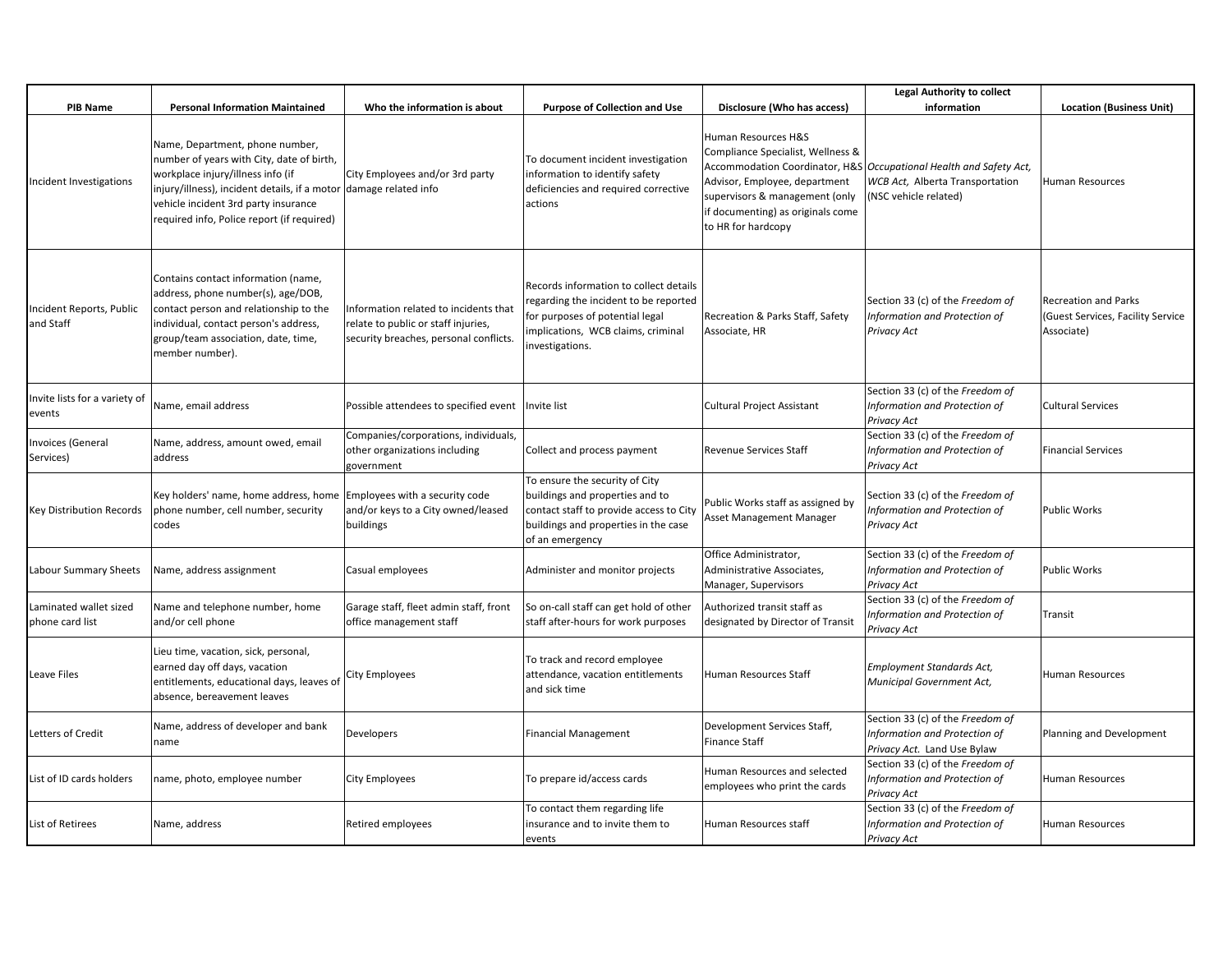| <b>PIB Name</b>                        | <b>Personal Information Maintained</b>                                                               | Who the information is about                                                                                                          | <b>Purpose of Collection and Use</b>                                                                | Disclosure (Who has access)                                | <b>Legal Authority to collect</b><br>information                                                 | <b>Location (Business Unit)</b>                           |
|----------------------------------------|------------------------------------------------------------------------------------------------------|---------------------------------------------------------------------------------------------------------------------------------------|-----------------------------------------------------------------------------------------------------|------------------------------------------------------------|--------------------------------------------------------------------------------------------------|-----------------------------------------------------------|
| Long Service Awards                    | Name, position, years of service, Award<br>selection                                                 | City employees                                                                                                                        | To provide recognition of long service<br>award                                                     | HR, List of recipients is publicised<br>for all staff      | Section 33 (c) of the Freedom of<br>Information and Protection of<br>Privacy Act, HR Policy      | Human Resources                                           |
| Lost and Found Form and<br>Spreadsheet | Contact name, phone number, date,<br>item description                                                | Individuals with lost items                                                                                                           | Description of lost or found items<br>with contact information of owners if<br>found or returned    | <b>Recreation and Parks - Guest</b><br>Services            | Section 33 (c) of the Freedom of<br>Information and Protection of<br>Privacy Act                 | <b>Recreation and Parks</b><br>(Guest Services)           |
| Lost and Found Item Pick<br>Up Log     | Owners name, phone number, date,<br>item description, GSR and signature.                             | Individuals claiming lost and found<br>items                                                                                          | Confirmation of an item leaving GS<br>and being returned to owner                                   | Recreation and Parks - Guest<br><b>Services</b>            | Section 33 (c) of the Freedom of<br>Information and Protection of<br>Privacy Act                 | <b>Recreation and Parks</b>                               |
| <b>Mailing List</b>                    | Name and address                                                                                     | <b>Arden Theatre Customers</b>                                                                                                        | To mail the season brochure                                                                         | <b>Cultural Services Marketing Staff</b><br>and Programmer | Section 33 (c) of the Freedom of<br>Information and Protection of<br>Privacy Act                 | Cultural Services - Arden<br>Theatre                      |
| <b>Mailing list</b>                    | Name and address                                                                                     | <b>Property Owners</b>                                                                                                                | Notify residents of a special project                                                               | Planning and Development staff                             | Section 33 (c) of the Freedom of<br>Information and Protection of<br>Privacy Act. Land Use Bylaw | Planning and Development                                  |
| <b>Mailing List</b>                    | Name, address, phone number, email<br>address, can contain: membership type<br>and expiry dates      | Membership lists, program<br>registration participant lists, facility<br>users, community organizations                               | Invoicing customers, communications                                                                 | Recreation & Parks - Guest<br>Services Admin Staff         | Section 33 (c) of the Freedom of<br>Information and Protection of<br>Privacy Act                 | <b>Recreation and Parks</b><br>(Guest Services - Finance) |
| <b>Mailing Lists</b>                   | Name, address, fax, phone number and<br>e-mail                                                       | Individuals who send letters to the<br>City                                                                                           | Assisting with responding to<br>requests/complainants from<br>individuals                           | City Manager's staff                                       | Section 33 (c) of the Freedom of<br>Information and Protection of<br>Privacy Act                 | City Manager's Office                                     |
| <b>Mailing Lists</b>                   | Name, address, fax, phone number and<br>e-mail                                                       | Individuals s who send letters or<br>email to the City                                                                                | Assisting with responding to<br>requests/complainants from<br>individuals                           | Mayor's Office staff                                       | Section 33 (c) of the Freedom of<br>Information and Protection of<br>Privacy Act                 | Mayor's Office                                            |
| Mayors Arts Awards<br>Nominations      | Name, address, email,                                                                                | Nominees & Nominators                                                                                                                 | Possible Recipient of an Arts Award                                                                 | <b>Cultural Services staff</b>                             | Section 33 (c) of the Freedom of<br>Information and Protection of<br>Privacy Act                 | Cultural Services                                         |
| Media List                             | name, address, phone and email                                                                       | Alberta media                                                                                                                         | To contact media (marketing and<br>publicity)                                                       | <b>Cultural Services Marketing Staff</b>                   | Section 33 (c) of the Freedom of<br>Information and Protection of<br><b>Privacy Act</b>          | <b>Cultural Services</b>                                  |
| <b>Membership Cancellation</b><br>Form | Name, phone number, address, email<br>address, membership barcodes,<br>signature, consent to contact | Individual members                                                                                                                    | To gather all needed member<br>information for the purpose of<br>processing membership cancellation | Recreation & Parks - Guest<br><b>Services Staff</b>        | Section 33 (c) of the Freedom of<br>Information and Protection of<br><b>Privacy Act</b>          | <b>Recreation and Parks</b><br>(Guest Services)           |
| Membership List                        | Name, address, volunteer hours, email                                                                | Youth Council members, BAM<br>members, Committee members,<br>Working Group Members,<br>Neighbourhood Network, Community<br>Connectors | Program operation and evaluation                                                                    | CSD Staff, membership                                      | Section 33 (c) of the Freedom of<br>Information and Protection of<br>Privacy Act                 | Community & Social<br>Development Department              |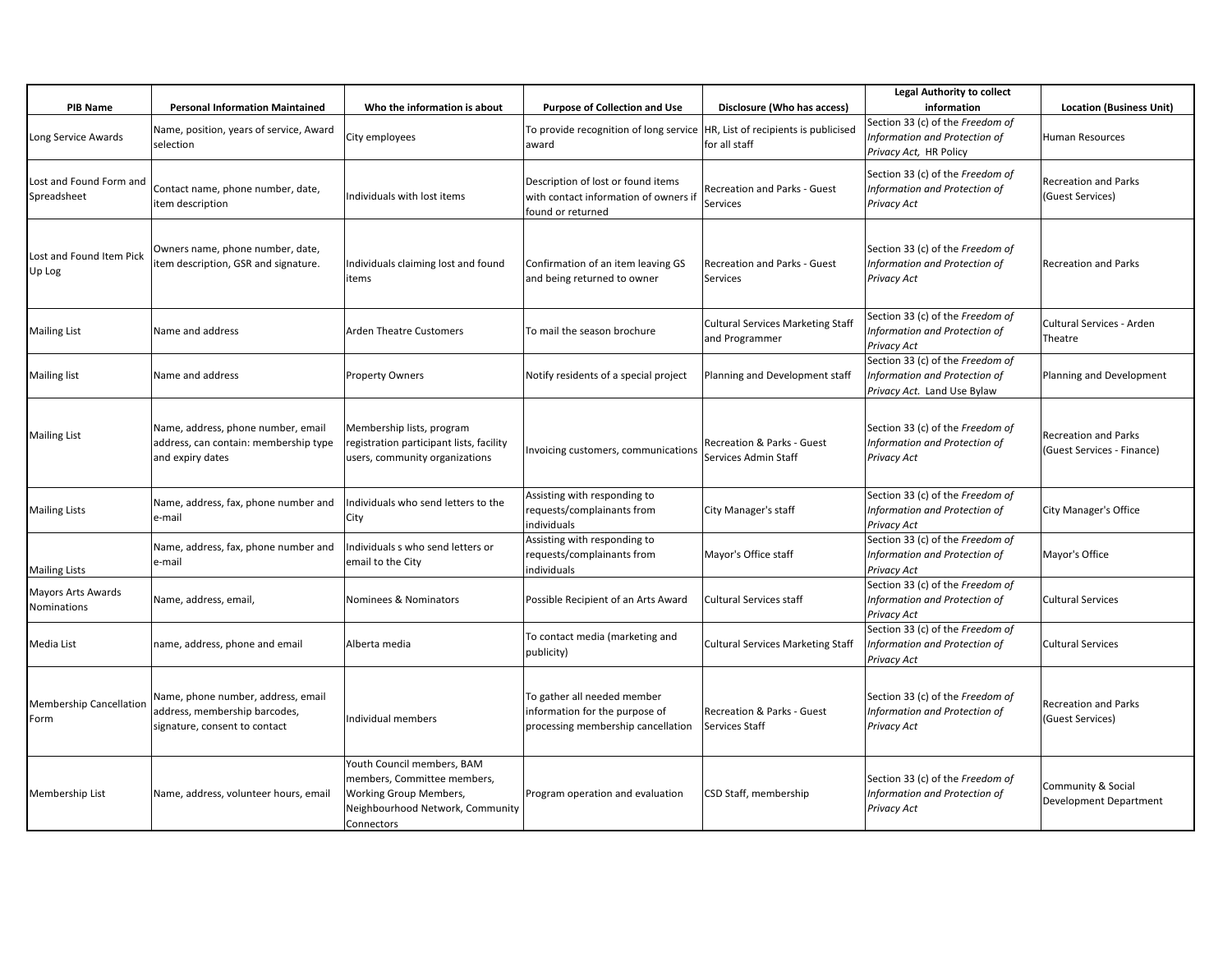|                                                                        |                                                                                                                                               |                                                                        |                                                                                                                                               |                                                                                                                           | <b>Legal Authority to collect</b>                                                                                   |                                                 |
|------------------------------------------------------------------------|-----------------------------------------------------------------------------------------------------------------------------------------------|------------------------------------------------------------------------|-----------------------------------------------------------------------------------------------------------------------------------------------|---------------------------------------------------------------------------------------------------------------------------|---------------------------------------------------------------------------------------------------------------------|-------------------------------------------------|
| <b>PIB Name</b>                                                        | <b>Personal Information Maintained</b>                                                                                                        | Who the information is about                                           | <b>Purpose of Collection and Use</b>                                                                                                          | Disclosure (Who has access)                                                                                               | information                                                                                                         | <b>Location (Business Unit)</b>                 |
| Membership List                                                        | Name, address, phone number and e-<br>mail                                                                                                    | Visual Arts (SAPVAC and PAAC)<br>members                               | Information sharing (master classes<br>and $?$ )                                                                                              | Visual Arts Staff                                                                                                         | Section 33 (c) of the Freedom of<br>Information and Protection of<br>Privacy Act                                    | Cultural Services - Visual Arts                 |
| Membership Suspension<br><b>Extension Form</b>                         | Name, phone number, included<br>member names, date, signature,<br>requested suspension dates                                                  | Annual members putting their<br>memberships on hold                    | Documented and written notification<br>of suspension and extension of<br>individual memberships                                               | Recreation & Parks - Guest<br>Services                                                                                    | Section 33 (c) of the Freedom of<br>Information and Protection of<br>Privacy Act                                    | <b>Recreation and Parks</b><br>(Guest Services) |
| <b>Meter Readings</b>                                                  | Address, route number, reading, date<br>and consumption                                                                                       | Utility customers                                                      | <b>Billing services</b>                                                                                                                       | Utilities staff                                                                                                           | Section 33 (c) of the Freedom of<br>Information and Protection of<br>Privacy Act                                    | Financial Services                              |
| Municipal Users - Short<br>Form Insurance<br>Application (Non-Sport)   | Name, address, phone number, email                                                                                                            | Applicant for insurance                                                | Insurance coverage for event                                                                                                                  | CoSA: Insurance Claims<br>Coordinator, Risk & Insurance<br>Manager; Other: CoSA Insurer,<br>Lawyer and/or Claims Adjuster | Section 33 (c) of the Freedom of<br>Information and Protection of<br>Privacy Act                                    | <b>Risk and Insurance</b>                       |
| Municipal Users - Short<br>Form Insurance<br>Application (Sports)      | Name, address, email, phone number,<br>age                                                                                                    | Applicant for insurance                                                | Insurance coverage for event                                                                                                                  | CoSA: Insurance Claims<br>Coordinator, Risk & Insurance<br>Manager; Other: CoSA Insurer,<br>Lawyer and/or Claims Adjuster | Section 33 (c) of the Freedom of<br>Information and Protection of<br>Privacy Act                                    | Risk and Insurance                              |
| Municipal Users - Special<br>Event Performers Liability<br>Application | Name, address, phone number, email,<br>date of birth                                                                                          | Applicant for insurance                                                | Insurance coverage for event                                                                                                                  | CoSA: Insurance Claims<br>Coordinator, Risk & Insurance<br>Manager; Other: CoSA Insurer,<br>Lawyer and/or Claims Adjuster | Section 33 (c) of the Freedom of<br>Information and Protection of<br>Privacy Act                                    | Risk and Insurance                              |
| <b>MyCity Registration</b>                                             | Name, email, phone number, password,<br>security question, security answer                                                                    | <b>Account holders</b>                                                 | To register for access into individual's<br>own accounts and make payments on-<br>line                                                        | Utilities staff                                                                                                           | Section 33 (c) of the Freedom of<br>Information and Protection of<br>Privacy Act                                    | <b>Financial Services</b>                       |
| Near Miss / Hazard ID /<br>First Aid Report                            | Name, Department, first aid provided,<br>name of person providing first aid, first<br>aider qualifications, nature of injury                  | City employees, honorarium staff<br>(Census and Election workers)      | To document incident investigation<br>information to identify safety<br>deficiencies and required corrective<br>actions                       | H&S Compliance Specialist, H&S<br>Advisor                                                                                 | Occupational Health and Safety Act                                                                                  | Human Resources                                 |
| <b>Nomination Forms</b>                                                | Name, Address, Telephone Number of<br>Candidates and Name and Address of<br><b>Nominators</b>                                                 | Candidates for Municipal and School<br><b>Elections and Nominators</b> | To receive nominations for various<br>local jurisdiction offices                                                                              | Public upon request, Legislative<br>Services Staff                                                                        | Local Authorities Election Act                                                                                      | Legislative Services                            |
| <b>Online/Public Business</b><br>License Directory                     | Business Name, Address (commercial<br>businesses only), phone number, email,<br>website, fax number, description of<br>business, contact name | Licensed Businesses who consent to<br>be listed on the directory       | Promote local businesses to St. Albert<br>residents, maintain resource to direct<br>residents towards when they ask<br>about local businesses | Public                                                                                                                    | Section 33 (c) of the Freedom of<br>Information and Protection of<br>Privacy Act, Business License Bylaw<br>43/2000 | <b>Business Licensing</b>                       |
| Owner's<br>Authorization/Declaration                                   | Name, address, signature                                                                                                                      | Owner of property                                                      | Verification for someone to act on<br>behalf of a property owner                                                                              | Planning and Development staff                                                                                            | Section 33 (c) of the Freedom of<br>Information and Protection of<br>Privacy Act                                    | Planning and Development                        |
| Paid Tax Receipts                                                      | Name, date of payment, receipt number,<br>property title and amount paid                                                                      | Property owners                                                        | Administer tax levy                                                                                                                           | Staff with Tempest security to<br>access. Payments are processed<br>through Finance (Cash). Taxation<br>staff             | Municipal Government Act Section<br>342                                                                             | <b>Taxation Services</b>                        |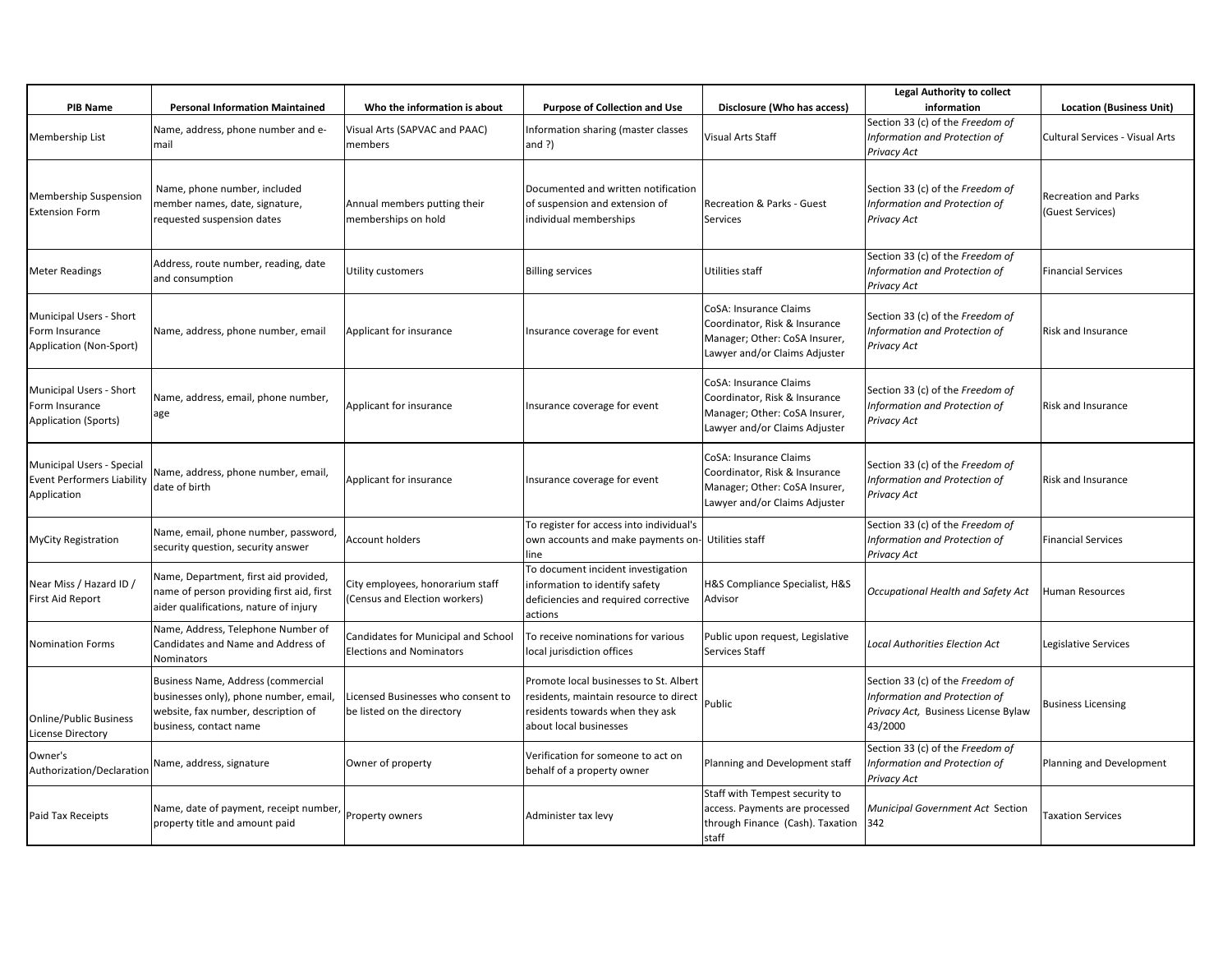| <b>PIB Name</b>                                               | <b>Personal Information Maintained</b>                                                                                          | Who the information is about                                                             | <b>Purpose of Collection and Use</b>                                                                                                                                                                               | Disclosure (Who has access)                                                                                                                                                                                                         | <b>Legal Authority to collect</b><br>information                                                                                | <b>Location (Business Unit)</b>                                                                     |
|---------------------------------------------------------------|---------------------------------------------------------------------------------------------------------------------------------|------------------------------------------------------------------------------------------|--------------------------------------------------------------------------------------------------------------------------------------------------------------------------------------------------------------------|-------------------------------------------------------------------------------------------------------------------------------------------------------------------------------------------------------------------------------------|---------------------------------------------------------------------------------------------------------------------------------|-----------------------------------------------------------------------------------------------------|
| Parking<br>Ticket/Administrative<br><b>Monetary Penalties</b> | Name, address, phone number of<br>registered vehicle owner, business<br>owner, agent, trustee, birthdate of<br>registered owner | Registered vehicle owners, agents,<br>trustees, business owners/operators<br>and drivers | Evidence for potential court<br>prosecution, first attendance,<br>screening and hearings disputes,<br>correspondence and mailings of past<br>due notices, notices of trial and<br>collection of outstanding fines. | Municipal Enforcement staff, Legal<br>Services, Financial Services,<br>Taxation Services, Prosecutor,<br>court clerks, provincial judges or<br>Justice of the Peace, Ministry of<br>Transportation and other<br>government agencies | Section 33 (c) of the Freedom of<br>Information and Protection of<br>Privacy Act, Traffic Act                                   | <b>Municipal Enforcement</b>                                                                        |
| Participant List                                              | Evaluation and program feedback                                                                                                 | Performing Arts participants                                                             | Contact, survey of class taken                                                                                                                                                                                     | Performing Arts staff                                                                                                                                                                                                               | Section 33 (c) of the Freedom of<br>Information and Protection of<br>Privacy Act                                                | <b>Cultural Services - Performing</b><br>Arts                                                       |
| <b>Partner Contacts</b><br>Database                           | Name, Position Title, Company, Phone,<br>Email                                                                                  | Members of partner agencies                                                              | Contact lists                                                                                                                                                                                                      | <b>CSD Staff</b>                                                                                                                                                                                                                    | Section 33 (c) of the Freedom of<br>Information and Protection of<br>Privacy Act                                                | Community & Social<br>Development Department                                                        |
| Partners in Parks<br>database & forms                         | Name, address, phone number, email,<br>signature                                                                                | Partners (mainly residents)                                                              | Signed agreement with City, requests<br>for assistance                                                                                                                                                             | Public Works, Environment Staff                                                                                                                                                                                                     | Section 33 (c) of the Freedom of<br>Information and Protection of<br>Privacy Act                                                | <b>Environment Services</b>                                                                         |
| <b>Patient Billing</b>                                        | Patient name, address, phone number<br>location picked up at                                                                    | Patients                                                                                 | Patient billing                                                                                                                                                                                                    | Finance Staff, Fire Services<br>Administrative Staff                                                                                                                                                                                | Section 33 (c) of the Freedom of<br>Information and Protection of<br>Privacy Act                                                | <b>Financial Services</b>                                                                           |
| <b>Patient Care Reports</b>                                   | Personal identifiers including, name,<br>address, personal health number (PHN),<br>phone number                                 | Patient                                                                                  | Creation of a personal medical record<br>of contact with patient, used for<br>billing purposes, legal record                                                                                                       | Role dependant access and data<br>entry ability to data base for AHS,<br>historical paper patient care<br>records are stored in a secure<br>location                                                                                | Section 33 (c) of the Freedom of<br>Information and Protection of<br>Privacy Act, Health Information Act                        | Fire Services for paper PCRs,<br>AHS records on AHS server (we<br>are affiliate with AHS Custodian) |
| <b>Payment Plans</b>                                          | Name, address, phone number, amount<br>owed, credit card numbers                                                                | Citizens who received ambulance<br>services, companies/corporations,<br>individuals      | Collect and process payment                                                                                                                                                                                        | Revenue Services Staff                                                                                                                                                                                                              | Section 33 (c) of the Freedom of<br>Information and Protection of<br><b>Privacy Act</b>                                         | <b>Financial Services</b>                                                                           |
| Payroll Number<br>document                                    | Name and Payroll number                                                                                                         | Garage staff, fleet admin staff                                                          | To complete payroll spreadsheet and<br>leave forms                                                                                                                                                                 | Authorized transit staff as<br>designated by Director of Transit                                                                                                                                                                    | Section 33 (c) of the Freedom of<br>Information and Protection of<br><b>Privacy Act</b>                                         | Transit                                                                                             |
| Performance contracts                                         | Name, address, phone number and e-<br>mail                                                                                      | Arden Theatre performers                                                                 | Contract performers for our<br>professional and Family series'                                                                                                                                                     | <b>Cultural Programming Staff</b>                                                                                                                                                                                                   | Section 33 (c) of the Freedom of<br>Information and Protection of<br><b>Privacy Act</b>                                         | Cultural Services - Arden<br>Theatre                                                                |
| Performance contracts                                         | Name, address, phone number and e-<br>mail                                                                                      | Children's Festival performers                                                           | Contract performers for our<br>professional and Family series'                                                                                                                                                     | <b>Cultural Services Staff</b>                                                                                                                                                                                                      | Section 33 (c) of the Freedom of<br>Information and Protection of<br><b>Privacy Act</b>                                         | Cultural Services - Children's<br>Festival                                                          |
| Permit Referrals Folder                                       | Business Name/Contact Information,<br><b>Business Owner Name/Contact</b><br>Information, proposed business location             | Business Owners / their proposed<br>business                                             | Administration of the Business<br><b>Licensing Program</b>                                                                                                                                                         | <b>Business Licensing</b>                                                                                                                                                                                                           | Section 33 (c) of the Freedom of<br>Information and Protection of<br>Privacy Act, Business License Bylaw<br>43/2000             | <b>Business Licensing</b>                                                                           |
| Permits for discretionary<br>use                              | Name, address, email                                                                                                            | Applicant/Contractor                                                                     | Notify residents living within 30<br>meter radius of permit approval                                                                                                                                               | Planning and Development staff,<br>Public upon request                                                                                                                                                                              | Section 33 (c) of the Freedom of<br>Information and Protection of<br>Privacy Act. Municipal Government<br>Act. Safety Codes Act | Planning and Development                                                                            |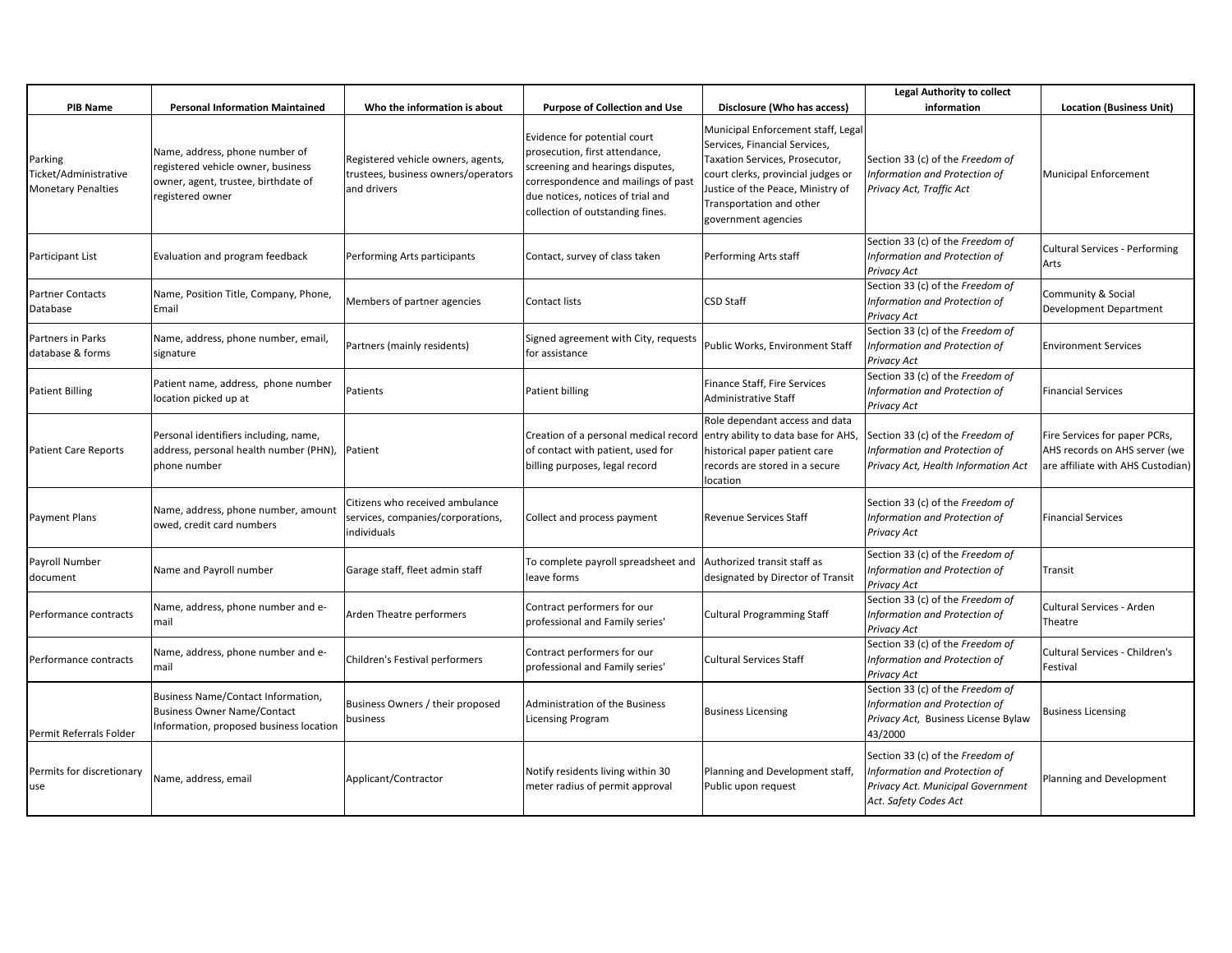|                                                  |                                                                                                                                                                                                                                                                                                                                                                           |                                                                                                                              |                                                                           |                                                                                                                                     | <b>Legal Authority to collect</b>                                                                                                                                                                     |                                               |
|--------------------------------------------------|---------------------------------------------------------------------------------------------------------------------------------------------------------------------------------------------------------------------------------------------------------------------------------------------------------------------------------------------------------------------------|------------------------------------------------------------------------------------------------------------------------------|---------------------------------------------------------------------------|-------------------------------------------------------------------------------------------------------------------------------------|-------------------------------------------------------------------------------------------------------------------------------------------------------------------------------------------------------|-----------------------------------------------|
| <b>PIB Name</b>                                  | <b>Personal Information Maintained</b>                                                                                                                                                                                                                                                                                                                                    | Who the information is about                                                                                                 | <b>Purpose of Collection and Use</b>                                      | Disclosure (Who has access)                                                                                                         | information                                                                                                                                                                                           | <b>Location (Business Unit)</b>               |
| <b>Perpetual Care Contracts</b>                  | Name of the deceased, date of death,<br>purchaser, address, phone number, type<br>of plot and location of burial, fees, burial<br>permits                                                                                                                                                                                                                                 | Deceased individuals, individuals who  To plot allocations, plot reservations,<br>purchase/pre-purchase cemetery<br>services | reservations, payments and<br>information of the deceased                 | Public Works, General public upon<br>request, Finance, Funeral Home                                                                 | Section 33 (c) of the Freedom of<br>Information and Protection of<br>Privacy Act, Cemeteries Act,<br>Cemetery Bylaw                                                                                   | Legislative Services                          |
| <b>Personnel Files</b>                           | Employee history, name, address,<br>birthdate, application, resume, offer<br>letter, employment and position history,<br>criminal record checks, drivers abstracts,<br>education, performance evaluation,<br>discipline, payroll information,<br>deduction amounts, salary information,<br>salary increases, pension and benefits,<br>training, hearing test, termination | City Employees                                                                                                               | Personnel selection, recruitment,<br>training, evaluation and termination | Personnel file has sub-files within:<br>Human Resources staff and the<br>employee - all sections<br>Supervisor: performance section | Employment Standards Act,<br>Occupational Health & Safety,<br>Employment Insurance Act,<br>Municipal Government Act, Section<br>33 (c) of the Freedom of Information<br>and Protection of Privacy Act | Human Resources                               |
| Personnel Files (working<br>copies)              | Name, position evaluation, training                                                                                                                                                                                                                                                                                                                                       | City employees                                                                                                               | <b>Evaluation and training</b>                                            | General Managers, Human<br>Resources                                                                                                | Section 33 (c) of the Freedom of<br>Information and Protection of<br>Privacy Act                                                                                                                      | General Manager Offices                       |
| Photo Release Form                               | Name, images and signature                                                                                                                                                                                                                                                                                                                                                | Individual photo capture                                                                                                     | To obtain permission to capture and<br>use images of individuals          | CCAD staff have direct access;<br>other City staff have access via<br>CCAD;                                                         | Section 33 (c) of the Freedom of<br>Information and Protection of<br>Privacy Act                                                                                                                      | Corporate Communications and<br>Design (CCAD) |
| Photo Release Form                               | Name, child's name (if they participate in<br>the photo shoot)                                                                                                                                                                                                                                                                                                            | Individuals we take photos of                                                                                                | To receive permission to use the<br>person's photos                       | <b>Recreation Staff</b>                                                                                                             | Section 33 (c) of the Freedom of<br>Information and Protection of<br>Privacy Act                                                                                                                      | <b>Recreation and Parks</b>                   |
| <b>Photo Releases</b>                            | Picture, name, signature                                                                                                                                                                                                                                                                                                                                                  | individuals in the pictures                                                                                                  | to track photo release permissions for<br>use of the pictures             | CSD Staff, Communications                                                                                                           | Section 33 (c) of the Freedom of<br>Information and Protection of<br>Privacy Act                                                                                                                      | Community & Social<br>Development Department  |
| <b>Practicum Students</b>                        | Name, address, phone number,<br>schedule, performance appraisals                                                                                                                                                                                                                                                                                                          | College and University practicum<br>students                                                                                 | Program operation, student<br>evaluation                                  | Supervisor, Director, Manager,<br>Project/Administrative Assistant                                                                  | Section 33 (c) of the Freedom of<br>Information and Protection of<br>Privacy Act                                                                                                                      | Community & Social<br>Development Department  |
| Pre-authorized Tax<br>Payment Plan<br>Agreements | Contracts with name, address, phone<br>number, bank information and void<br>cheque                                                                                                                                                                                                                                                                                        | Property owners                                                                                                              | Monthly tax payments                                                      | Staff with Tempest security to<br>access                                                                                            | Municipal Government Act, Section<br>340 & Bylaw 14-2002, Section 4(a)                                                                                                                                | <b>Taxation Services</b>                      |
| Pre-Authorized<br>Withdrawals (PAWS)<br>accounts | Name, address, bank account numbers                                                                                                                                                                                                                                                                                                                                       | Utility and Tax customers                                                                                                    | Collect and process payment                                               | Utilities staff, Banking Institutions                                                                                               | Section 33 (c) of the Freedom of<br>Information and Protection of<br>Privacy Act                                                                                                                      | <b>Financial Services</b>                     |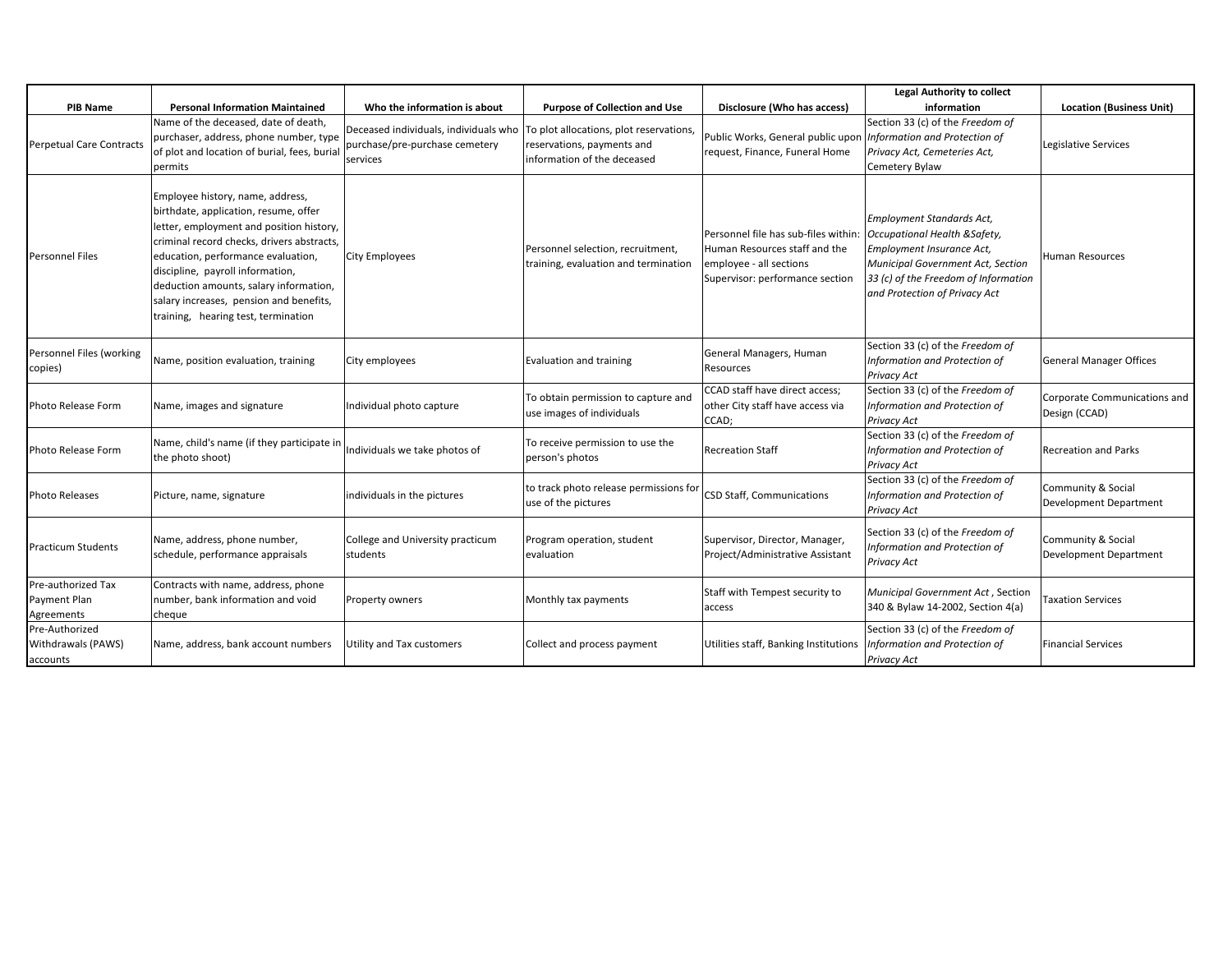|                                                          |                                                                                                                                                                                                                                                                                                                                                                                                                                                                                                      |                                                                 |                                                                                                                                                                                                                                                                                                      |                                                                                                                                                                                                                   | <b>Legal Authority to collect</b>                                                                                         |                                      |
|----------------------------------------------------------|------------------------------------------------------------------------------------------------------------------------------------------------------------------------------------------------------------------------------------------------------------------------------------------------------------------------------------------------------------------------------------------------------------------------------------------------------------------------------------------------------|-----------------------------------------------------------------|------------------------------------------------------------------------------------------------------------------------------------------------------------------------------------------------------------------------------------------------------------------------------------------------------|-------------------------------------------------------------------------------------------------------------------------------------------------------------------------------------------------------------------|---------------------------------------------------------------------------------------------------------------------------|--------------------------------------|
| <b>PIB Name</b>                                          | <b>Personal Information Maintained</b>                                                                                                                                                                                                                                                                                                                                                                                                                                                               | Who the information is about                                    | <b>Purpose of Collection and Use</b>                                                                                                                                                                                                                                                                 | Disclosure (Who has access)                                                                                                                                                                                       | information                                                                                                               | <b>Location (Business Unit)</b>      |
| Program Registrations                                    | Contains contact information (name,<br>address, phone number(s), email<br>address (optional?)), date of birth, age,<br>sex, financial transactions, health card<br>number, medical/behavioural/dietary<br>information, physician contact<br>information, emergency contact (phone<br>number and relationship to the<br>member), waivers and program specific<br>prerequisites, name of school with which<br>child is registered, contact information<br>for persons authorized to pick up a<br>minor | Individuals seeking to join Recreation<br>and Aquatics programs | To assess eligibility and register<br>participants in recreation programs.<br>To provide verification for eligibility<br>of Certifications resulting from<br><b>Aquatic Program Registrations</b><br>To send out program registration<br>emails. To send out our monthly<br>Servus Place eNewsletter | Recreation & Parks Staff, (Servus<br>Place, Fountain Park Recreation<br>Centre) and Community Services<br>Main Office. Aquatic Certification<br>information is shared with<br>Certifying body- Lifesaving Society | Section 33 (c) of the Freedom of<br>Information and Protection of<br>Privacy Act                                          | <b>Recreation and Parks</b>          |
| Public Art Artist &<br>Conservator Contact<br>nformation | Name, address, phone number, e-mail<br>and project name                                                                                                                                                                                                                                                                                                                                                                                                                                              | <b>Visual Arts Contacts</b>                                     | Contact Information                                                                                                                                                                                                                                                                                  | <b>Cultural Services</b>                                                                                                                                                                                          | Section 33 (c) of the Freedom of<br>Information and Protection of<br>Privacy Act                                          | Cultural Services - Visual Arts      |
| Public Art ITT Mail list                                 | Name, Company and email                                                                                                                                                                                                                                                                                                                                                                                                                                                                              | Visual Arts vendors                                             | Tender mailout                                                                                                                                                                                                                                                                                       | <b>Cultural Services</b>                                                                                                                                                                                          | Section 33 (c) of the Freedom of<br>Information and Protection of<br>Privacy Act                                          | Cultural Services - Visual Arts      |
| Public Injury, Incident or<br>Loss Reports               | Name, address, phone number, age,<br>date of birth, medical information, first<br>aid information, medical treatments,<br>contact person (if minor), relationship to<br>individual, signature of patron                                                                                                                                                                                                                                                                                              | Parties to incident                                             | Claim Handling and Incident Tracking                                                                                                                                                                                                                                                                 | CoSA: Insurance Claims<br>Coordinator, Risk & Insurance<br>Manager; Other: CoSA Insurer,<br>Lawyer and/or Claims Adjuster                                                                                         | Section 33 (c) of the Freedom of<br>Information and Protection of<br>Privacy Act, CoSA Claims<br><b>Management Policy</b> | Risk and Insurance                   |
| PWTransit Collision<br>nvestigation                      | Name, address, phone number, driver<br>license, date of birth, gender                                                                                                                                                                                                                                                                                                                                                                                                                                | Parties to incident                                             | Claim Handling and Incident Tracking                                                                                                                                                                                                                                                                 | CoSA: Insurance Claims<br>Coordinator, Risk & Insurance<br>Manager; Other: CoSA Insurer,<br>Lawyer and/or Claims Adjuster                                                                                         | Section 33 (c) of the Freedom of<br>Information and Protection of<br>Privacy Act                                          | <b>Risk and Insurance</b>            |
| Recruitment/Interview<br>Files                           | Name, address, phone number, email<br>address, education, employment history, Applicants for jobs with the City<br>references, interview scoring                                                                                                                                                                                                                                                                                                                                                     |                                                                 | To document the hiring process                                                                                                                                                                                                                                                                       | Human Resources staff, hiring<br>panel                                                                                                                                                                            | Employment Standards Act,<br>Municipal Government Act                                                                     | Human Resources                      |
| Registered Speakers<br>Forms                             | Name, Address, Telephone Number,<br><b>Email Address</b>                                                                                                                                                                                                                                                                                                                                                                                                                                             | Speakers who register for Public<br>Presentations/Appointments  | To register the speaker for a council<br>meeting                                                                                                                                                                                                                                                     | Legislative Services                                                                                                                                                                                              | Section 33 (c) of the Freedom of<br>Information and Protection of<br>Privacy Act                                          | Legislative Services                 |
| Rental Contracts                                         | Name, address, phone number, email,                                                                                                                                                                                                                                                                                                                                                                                                                                                                  | Arden Theatre renters                                           | To create contract with<br>people/companies/organizations/sch<br>ools who rent the theatre                                                                                                                                                                                                           | Theatre Services and<br>Programming                                                                                                                                                                               | Section 33 (c) of the Freedom of<br>Information and Protection of<br>Privacy Act                                          | Cultural Services - Arden<br>Theatre |
| Report an Issue                                          | Name, address, phone number, email,<br>nature of request/complaint                                                                                                                                                                                                                                                                                                                                                                                                                                   | <b>Businesses and Residents Services</b>                        | For action and follow up to<br>complaints/requests for services                                                                                                                                                                                                                                      | <b>Public Works</b>                                                                                                                                                                                               | Section 33 (c) of the Freedom of<br>Information and Protection of<br>Privacy Act                                          | Public Works                         |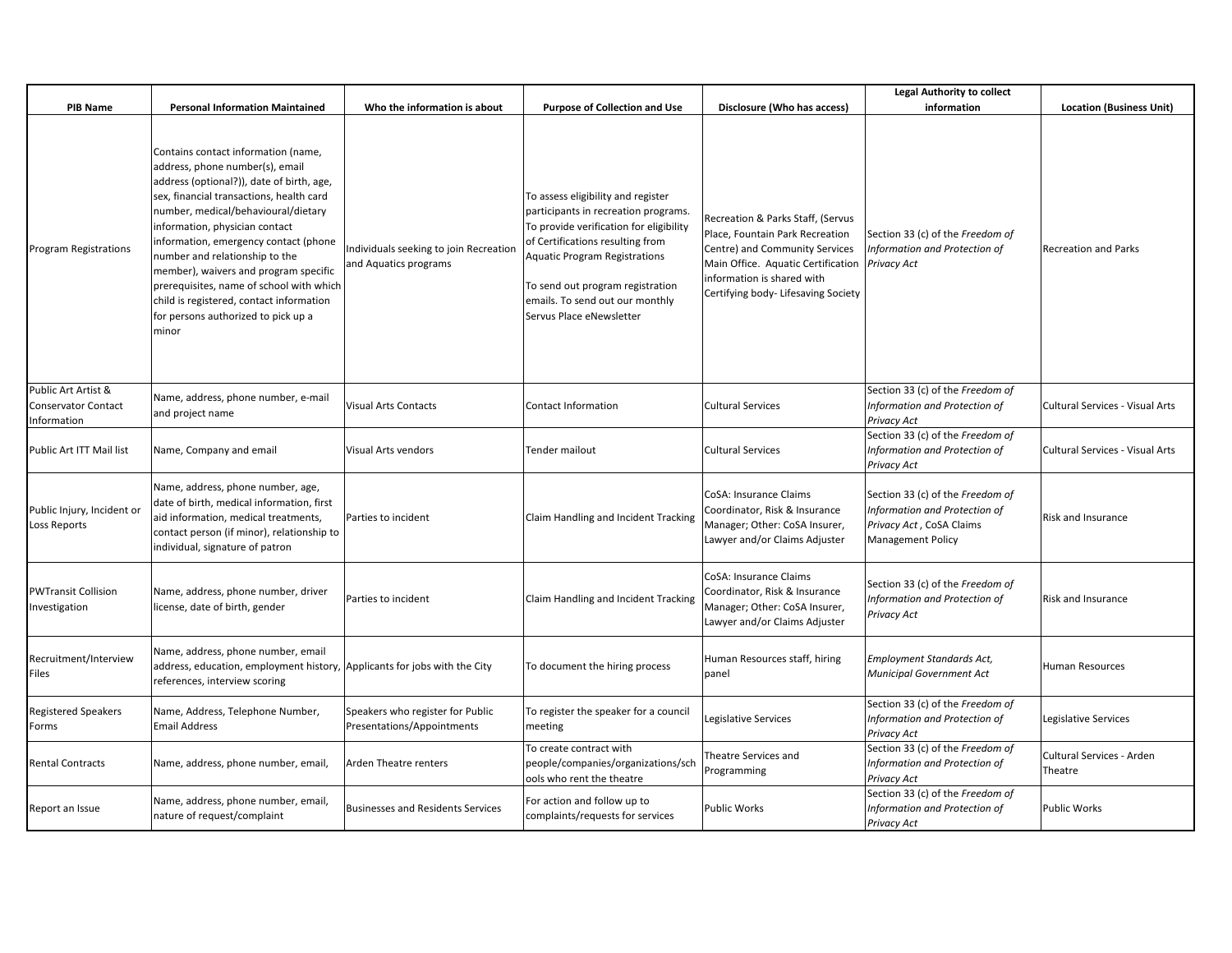|                                                          |                                                                                                                                                                                                                                                                                                                                                                                                                                |                                                                            |                                                                                                                    |                                                                                                                           | <b>Legal Authority to collect</b>                                                                                                              |                                                      |
|----------------------------------------------------------|--------------------------------------------------------------------------------------------------------------------------------------------------------------------------------------------------------------------------------------------------------------------------------------------------------------------------------------------------------------------------------------------------------------------------------|----------------------------------------------------------------------------|--------------------------------------------------------------------------------------------------------------------|---------------------------------------------------------------------------------------------------------------------------|------------------------------------------------------------------------------------------------------------------------------------------------|------------------------------------------------------|
| <b>PIB Name</b>                                          | <b>Personal Information Maintained</b>                                                                                                                                                                                                                                                                                                                                                                                         | Who the information is about                                               | <b>Purpose of Collection and Use</b>                                                                               | Disclosure (Who has access)                                                                                               | information                                                                                                                                    | <b>Location (Business Unit)</b>                      |
| SACT actors                                              | Name, address and phone number and<br>email (for them and their parents)                                                                                                                                                                                                                                                                                                                                                       | Children's Theatre actors                                                  | To have contact information for<br>communicating during the rehearsals<br>and performances                         | <b>Cultural Services Staff</b>                                                                                            | Section 33 (c) of the Freedom of<br>Information and Protection of<br>Privacy Act                                                               | Cultural Services - St. Albert<br>Children's Theatre |
| SACT DVD Sign out / Sign<br>n sheet                      | Name, phone number                                                                                                                                                                                                                                                                                                                                                                                                             | General Public Sign Out                                                    | SACT DVD Sign in and Sign out sheet                                                                                | <b>Cultural Services Staff</b>                                                                                            | Section 33 (c) of the Freedom of<br>Information and Protection of<br>Privacy Act                                                               | Cultural Services - St. Albert<br>Children's Theatre |
| Safety Binder                                            | Incident Reports/Near Miss Reports -<br>name, date of incident, description of<br>injury. Safety Training Records                                                                                                                                                                                                                                                                                                              | <b>Employees of Community &amp; Social</b><br>Development Department       | Safety of employees and guests                                                                                     | <b>CSD Staff</b>                                                                                                          | Section 33 (c) of the Freedom of<br>Information and Protection of<br>Privacy Act, Occupational Health and Development Department<br>Safety Act | Community & Social                                   |
| <b>School Mail lists</b>                                 | Teachers name, school, address                                                                                                                                                                                                                                                                                                                                                                                                 | Children's Festival Staff                                                  | Mailouts, surveys                                                                                                  | <b>Cultural Services</b>                                                                                                  | Section 33 (c) of the Freedom of<br>Information and Protection of<br>Privacy Act                                                               | <b>Cultural Services</b>                             |
| School Support<br>Declarations                           | School support for name and address                                                                                                                                                                                                                                                                                                                                                                                            | Property owners                                                            | Submit school taxation information to<br>province                                                                  | Taxation staff and records staff                                                                                          | Sections 154-156 of the School<br>Act / Province of Alberta. Canada's<br>Constitution                                                          | <b>Taxation Services</b>                             |
| Sewer Files                                              | Name, address, phone number                                                                                                                                                                                                                                                                                                                                                                                                    | <b>Businesses and Residents Sewer</b><br>Services                          | For action and follow up to<br>complaints/requests for services                                                    | Utilities Department, Office<br>Administration                                                                            | Section 33 (c) of the Freedom of<br>Information and Protection of<br>Privacy Act                                                               | <b>Public Works</b>                                  |
| <b>Snow Gate Passes</b>                                  | Key holders' name, address, phone<br>number, cell number, security codes                                                                                                                                                                                                                                                                                                                                                       | Contractor's working for the City                                          | To allow access and monitor proper<br>use of snow dump                                                             | Managers, Supervisors, Office<br>Administration                                                                           | Section 33 (c) of the Freedom of<br>Information and Protection of<br>Privacy Act.                                                              | <b>Public Works</b>                                  |
| <b>Special Needs</b><br>Information                      | Contains contact information (name,<br>address, phone number(s), email<br>address (optional?)), age, gender,<br>address, parent/guardian contact<br>information, emergency contact,<br>information about disability, supports<br>required, safety plan, behavioural<br>information, medical information, doctor Programs<br>consent forms, mobility information,<br>assessments of communication,<br>behaviour and life skills | Special needs individuals seeking to<br>participate in Recreation Services | To assess special needs participants<br>for participation in Recreation<br><b>Services Programs</b>                | Recreation & Parks Staff, Servus<br>Place, Fountain Park Recreation<br>Centre, Community Services Main<br>Office          | Section 33 (c) of the Freedom of<br>Information and Protection of<br><b>Privacy Act</b>                                                        | Recreation and Parks                                 |
| Sport Camps -<br>Supplemental Form                       | Name, email, phone number                                                                                                                                                                                                                                                                                                                                                                                                      | Applicant for insurance                                                    | Insurance coverage for event                                                                                       | CoSA: Insurance Claims<br>Coordinator, Risk & Insurance<br>Manager; Other: CoSA Insurer,<br>Lawyer and/or Claims Adjuster | Section 33 (c) of the Freedom of<br>Information and Protection of<br>Privacy Act                                                               | Risk and Insurance                                   |
| St. Albert Confidential<br><b>Emergency contact List</b> | Name, work, home and cell phone<br>number                                                                                                                                                                                                                                                                                                                                                                                      | City Personnel                                                             | Emergency contacts for key staff<br>members                                                                        | Senior Leaders, EOC, CCAD,<br>members on list                                                                             | Section 33 (c) of the Freedom of<br>Information and Protection of<br>Privacy Act                                                               | Corporate Communications and<br>Design (CCAD)        |
| Staff addresses and<br>phone numbers                     | Home addresses and home/cell phone<br>numbers                                                                                                                                                                                                                                                                                                                                                                                  | All Transit staff                                                          | For staff to be able to reach<br>employee if late or absent from work   Designated Transit staff<br>without notice |                                                                                                                           | Section 33 (c) of the Freedom of<br>Information and Protection of<br>Privacy Act                                                               | Transit                                              |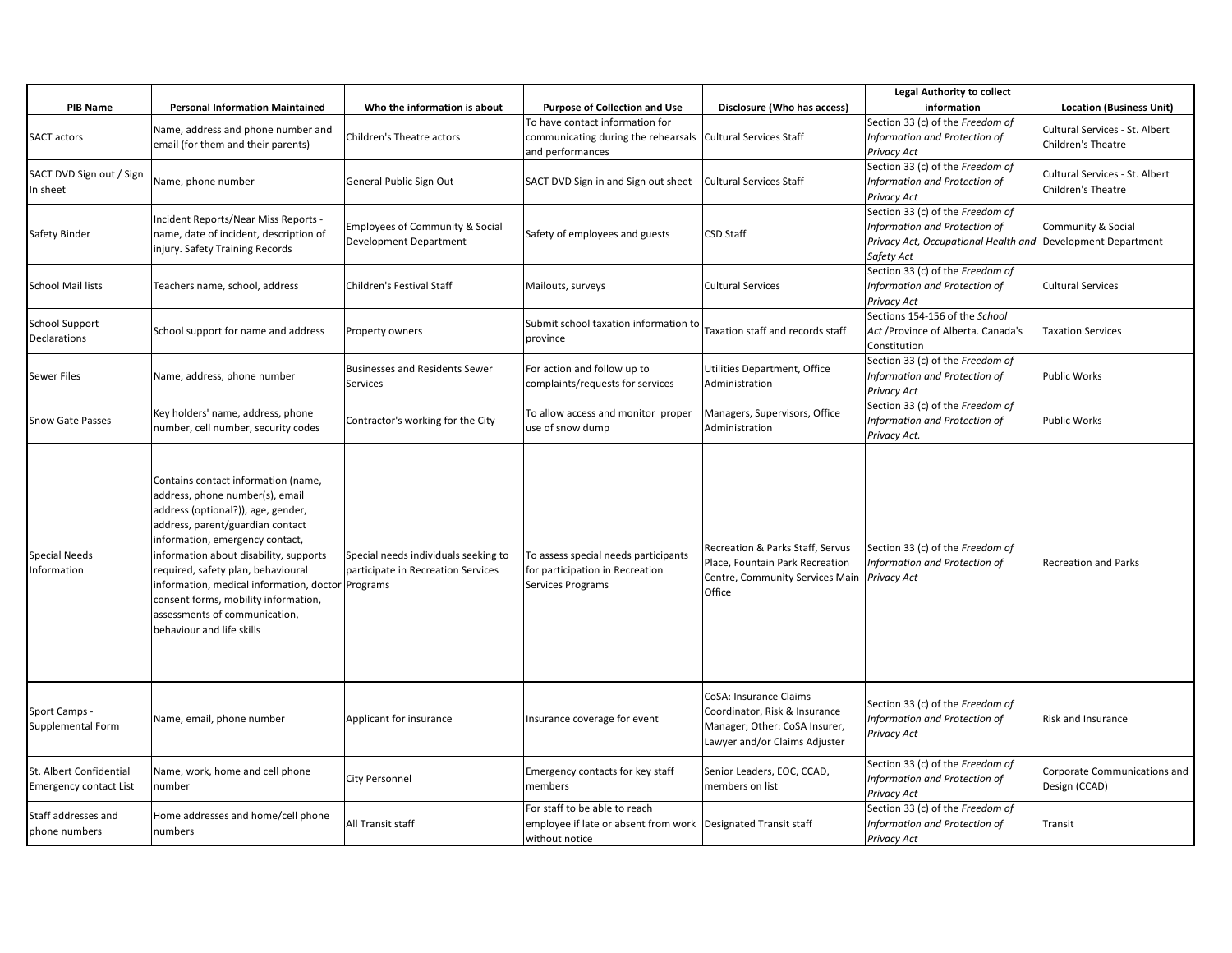| <b>PIB Name</b>                                                                                                              | <b>Personal Information Maintained</b>                                                                                                                                                                                                     | Who the information is about | <b>Purpose of Collection and Use</b>                                                | Disclosure (Who has access)                                                                 | <b>Legal Authority to collect</b><br>information                                                                                | <b>Location (Business Unit)</b>                                                                |
|------------------------------------------------------------------------------------------------------------------------------|--------------------------------------------------------------------------------------------------------------------------------------------------------------------------------------------------------------------------------------------|------------------------------|-------------------------------------------------------------------------------------|---------------------------------------------------------------------------------------------|---------------------------------------------------------------------------------------------------------------------------------|------------------------------------------------------------------------------------------------|
| <b>Staff Vacation Calendar</b>                                                                                               | Name, schedule                                                                                                                                                                                                                             |                              | <b>Staff planning</b>                                                               | <b>CSD Staff</b>                                                                            | Section 33 (c) of the Freedom of<br>Information and Protection of<br>Privacy Act                                                | Community & Social<br>Development Department                                                   |
| <b>Subdivision Notices</b>                                                                                                   | Name, address and email                                                                                                                                                                                                                    | <b>Property Owners</b>       | Notify residents living 100 meters of<br>the application to change                  | Planning and Development staff                                                              | Section 33 (c) of the Freedom of<br>Information and Protection of<br>Privacy Act. Municipal Government<br>Act. Safety Codes Act | Planning and Development                                                                       |
| Surveys                                                                                                                      | Business Name, address, phone number,<br>email, website, fax number, emergency<br>contacts, description of business, contact Licensed Businesses<br>name, survey questions (year<br>established, # of employees, etc.)                     |                              | Data analysis                                                                       | <b>Business Licensing/Economic</b><br>Development, other Internal<br>Departments on request | Section 33 (c) of the Freedom of<br>Information and Protection of<br>Privacy Act, Business License Bylaw<br>43/2000             | <b>Business &amp; Tourism</b>                                                                  |
| Surveys                                                                                                                      | Name, address and email                                                                                                                                                                                                                    | Residents of the City        | To measure the level of satisfaction<br>with City programs and services             | Corporate Planning Staff, vendor<br>(Bannister)                                             | Section 33 (c) of the Freedom of<br>Information and Protection of<br>Privacy Act                                                | <b>Corporate Planning</b>                                                                      |
| The Collective - 300<br>Tenants                                                                                              | Name, address, phone email,<br>agreements, lease records                                                                                                                                                                                   | Business owners/tenants      | Program administration                                                              | CSD Staff, Economic Development   Information and Protection of                             | Section 33 (c) of the Freedom of<br>Privacy Act                                                                                 | Community & Social<br>Development Department - The<br>Collective / Or Economic<br>Development? |
| The Collective -<br><b>Entrepreneurs Program</b>                                                                             | Name, address, phone, email,<br>agreements, lease records                                                                                                                                                                                  | Youth entrepreneurs          | Program administration                                                              | <b>CSD Staff</b>                                                                            | Section 33 (c) of the Freedom of<br>Information and Protection of<br>Privacy Act                                                | Community & Social<br>Development Department - The<br>Collective                               |
| Time Extension<br>Agreements/Application<br>(Development Permit,<br>Subdivision or<br><b>Endorsement Approval</b><br>Period) | Name, address                                                                                                                                                                                                                              | Applicant                    | To extend time for approval                                                         | Planning and Development staff                                                              | Section 33 (c) of the Freedom of<br>Information and Protection of<br>Privacy Act. Municipal Government<br>Act                   | Planning and Development                                                                       |
| Trade Permits (Plumbing,<br>Electrical, Gas, HVAC,<br>Mechanical                                                             | Name, address, email, phone number,<br>signature                                                                                                                                                                                           | Applicant/Contractor         | To issue a building permit and to be<br>able to contact the<br>applicant/contractor | <b>Inspection Services staff, Public</b><br>upon request                                    | Section 33 (c) of the Freedom of<br>Information and Protection of<br>Privacy Act. Municipal Government<br>Act. Safety Codes Act | <b>Inspection Services</b>                                                                     |
| Training Records                                                                                                             | Name, position, start dates, training<br>course completion information                                                                                                                                                                     | City employees               | To document completion of training<br>and flag renewal dates                        | HR Staff, Supervisor                                                                        | Occupational Health and Safety Act                                                                                              | <b>Human Resources</b>                                                                         |
| <b>Training Registration</b>                                                                                                 | Name, department, Course registration<br>name                                                                                                                                                                                              | City employee                | To track registration of courses                                                    | <b>HR Staff</b>                                                                             | Occupational Health and Safety Act                                                                                              | Human Resources                                                                                |
| Tree Planting on Public<br>Property forms                                                                                    | Name, address, phone number, email                                                                                                                                                                                                         | Residents                    | Application with City, letter of<br>approval                                        | Public Works, Environment Staff                                                             | Section 33 (c) of the Freedom of<br>Information and Protection of<br>Privacy Act                                                | <b>Environment Services</b>                                                                    |
| Utility<br>applications/cancellation<br>of services (on-line)                                                                | Name, service address, phone number,<br>date of possession, email address,<br>mailing address, alternate phone<br>number, joint owner name. For Garbage<br>account holders, legal owners, phone,<br>email, service address, name and date. | All utility customers        | Providing and cancelling service for<br>water, sewage and garbage                   | Utilities staff                                                                             | Section 33 (c) of the Freedom of<br>Information and Protection of<br>Privacy Act                                                | <b>Financial Services</b>                                                                      |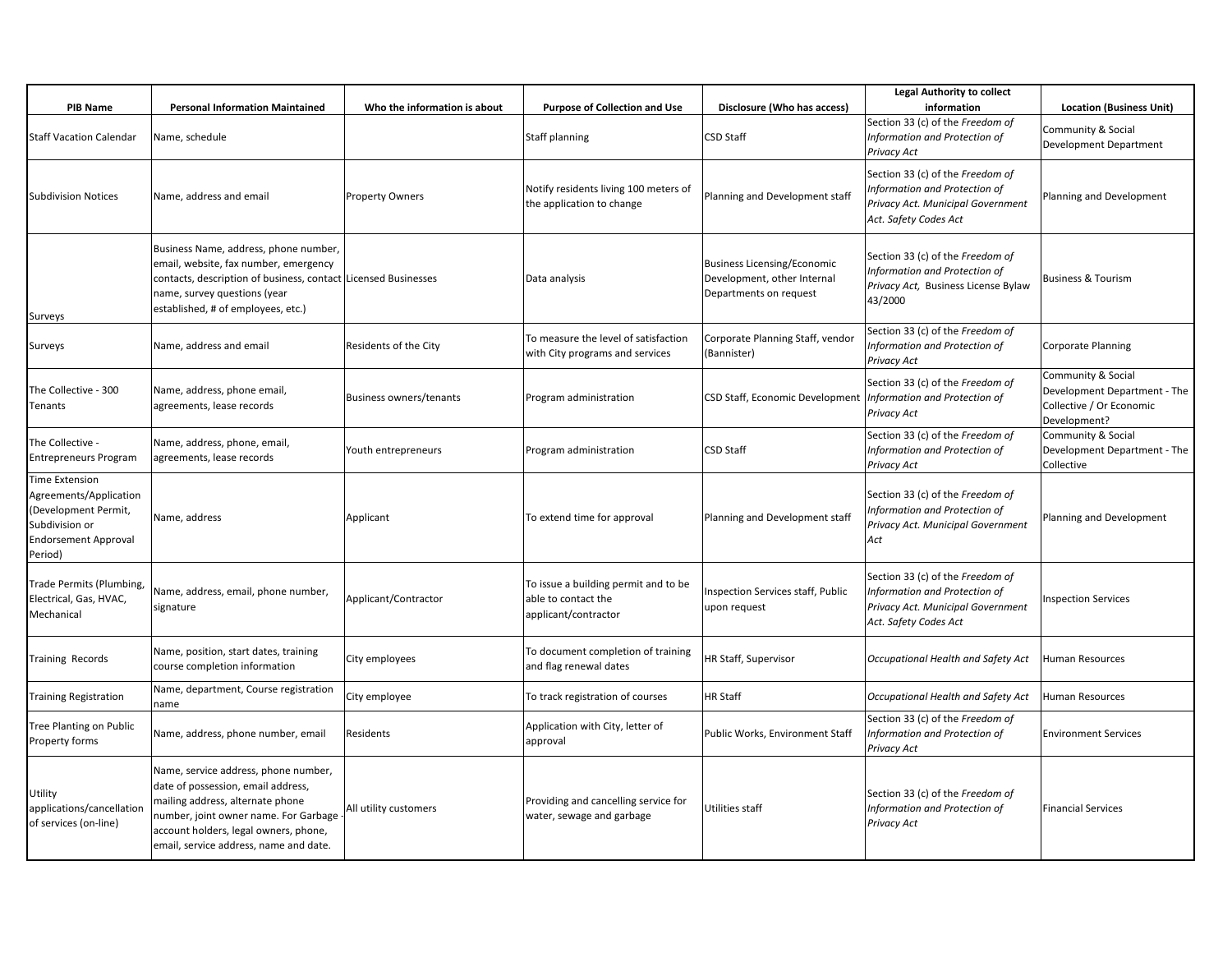|                                            |                                                                                                                                                                                                                                                                                                                                                                                                         |                                                                                                                                   |                                                                                                                                               |                                                                                                                                                                                             | <b>Legal Authority to collect</b>                                                |                                            |
|--------------------------------------------|---------------------------------------------------------------------------------------------------------------------------------------------------------------------------------------------------------------------------------------------------------------------------------------------------------------------------------------------------------------------------------------------------------|-----------------------------------------------------------------------------------------------------------------------------------|-----------------------------------------------------------------------------------------------------------------------------------------------|---------------------------------------------------------------------------------------------------------------------------------------------------------------------------------------------|----------------------------------------------------------------------------------|--------------------------------------------|
| <b>PIB Name</b>                            | <b>Personal Information Maintained</b>                                                                                                                                                                                                                                                                                                                                                                  | Who the information is about                                                                                                      | <b>Purpose of Collection and Use</b>                                                                                                          | Disclosure (Who has access)                                                                                                                                                                 | information                                                                      | <b>Location (Business Unit)</b>            |
| <b>Utility Payments</b>                    | Cheques (name, address, account<br>number, bank information)                                                                                                                                                                                                                                                                                                                                            | Utility customers                                                                                                                 | Collect and process payment                                                                                                                   | Utilities staff                                                                                                                                                                             | Section 33 (c) of the Freedom of<br>Information and Protection of<br>Privacy Act | <b>Financial Services</b>                  |
| VA Guild Key Sign Out<br>and Sign In sheet | Name, phone number                                                                                                                                                                                                                                                                                                                                                                                      | Guild Use, AGSA Staff and Instructors   Key Sign in and Sign out sheet                                                            |                                                                                                                                               | Visual Arts staff, CPS front office,<br><b>Guild members</b>                                                                                                                                | Section 33 (c) of the Freedom of<br>Information and Protection of<br>Privacy Act | Cultural Services - Visual Arts            |
| Video Digital Recordings                   | Images of individuals                                                                                                                                                                                                                                                                                                                                                                                   | Individuals in City buildings or on City   To monitor security in City buildings<br>properties monitored by video<br>surveillance | and properties and to act upon any<br>criminal behaviours                                                                                     | Staff as assigned by Asset<br>Management Manager, Law<br>enforcement, Senior City<br>Administration, Legal, IT Staff, Risk<br>Management. External: Security<br>Operations Centre in Ottawa | Section 33 (c) of the Freedom of<br>Information and Protection of<br>Privacy Act | Public Works                               |
| Videos from Transit buses Video Images     |                                                                                                                                                                                                                                                                                                                                                                                                         | Parties to incident                                                                                                               | Claim Handling and Incident Tracking                                                                                                          | CoSA: Insurance Claims<br>Coordinator, Risk & Insurance<br>Manager; Other: CoSA Insurer,<br>Lawyer and/or Claims Adjuster                                                                   | Section 33 (c) of the Freedom of<br>Information and Protection of<br>Privacy Act | <b>Risk and Insurance</b>                  |
| Visitor Sign in Register                   | Name, date, time in/out, purpose                                                                                                                                                                                                                                                                                                                                                                        | Visitors to the third floor in City Hall                                                                                          | Security and safety                                                                                                                           | 3rd Floor reception, Fire Warden<br>in case of evacuation, Police in<br>case of criminal or mischief<br>behaviour                                                                           | Section 33 (c) of the Freedom of<br>Information and Protection of<br>Privacy Act | City Manager's Office                      |
| Visitor Sign in Register                   | Name, date, time in/out, purpose of visit Visitors to Public Works Building                                                                                                                                                                                                                                                                                                                             |                                                                                                                                   | Security and safety of visitors and<br>staff in case of incident or emergency<br>evacuation                                                   | Public Works Staff, emergency<br>personal, law enforcement                                                                                                                                  | Section 33 (c) of the Freedom of<br>Information and Protection of<br>Privacy Act | Public Works                               |
| Volunteer Board                            | Name, address, phone number and e-<br>mail                                                                                                                                                                                                                                                                                                                                                              | Arden Theatre Friends Board                                                                                                       | Contact amongst members and for<br>meetings                                                                                                   | <b>Cultural Programming Staff</b>                                                                                                                                                           | Section 33 (c) of the Freedom of<br>Information and Protection of<br>Privacy Act | Cultural Services - Arden<br>Theatre       |
| Volunteer Board                            | Name, address, phone number and e-<br>mail                                                                                                                                                                                                                                                                                                                                                              | Children's Festival Friends Board                                                                                                 | contact amongst members and for<br>meetings                                                                                                   | <b>Cultural Services Staff</b>                                                                                                                                                              | Section 33 (c) of the Freedom of<br>Information and Protection of<br>Privacy Act | Cultural Services - Children's<br>Festival |
| <b>Volunteer Board</b>                     | Name, address, phone number and e-<br>mail                                                                                                                                                                                                                                                                                                                                                              | Children's Theatre Friends Board                                                                                                  | Contact amongst members and for<br>meetings                                                                                                   | <b>Cultural Services Staff</b>                                                                                                                                                              | Section 33 (c) of the Freedom of<br>Information and Protection of<br>Privacy Act | Cultural Services - Children's<br>Theatre  |
| <b>Volunteer Management</b>                | Application: name, address, phone<br>number, e-mail, areas of interest, time<br>availability, volunteer and employment<br>history, education history, qualifications,<br>emergency medical information<br>(accepted volunteers only): name,<br>address, date of birth, phone number,<br>name of parent/guardian, doctor's<br>contact information, emergency contact<br>information, medical information | Applicants to the volunteer program                                                                                               | To process applications to the<br>volunteer program (application) and<br>to provide emergency medical care<br>(emergency medical information) | <b>Community Recreation Branch</b>                                                                                                                                                          | Section 33 (c) of the Freedom of<br>Information and Protection of<br>Privacy Act | <b>Recreation and Parks</b>                |